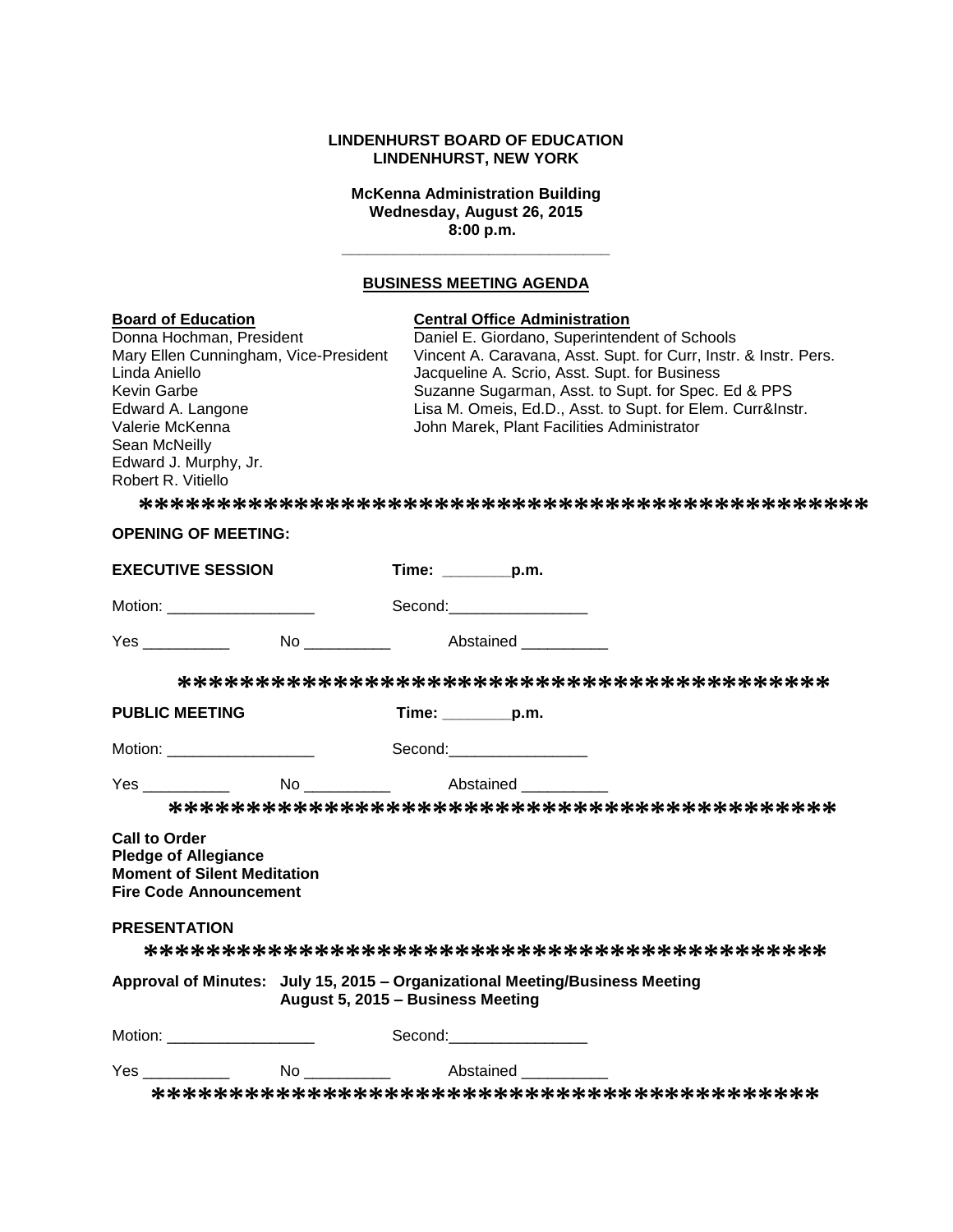### **BOARD OF EDUCATION'S REPORT TO THE COMMUNITY:**

#### **SUPERINTENDENT'S REPORT TO THE COMMUNITY:**

**\*\*\*\*\*\*\*\*\*\*\*\*\*\*\*\*\*\*\*\*\*\*\*\*\*\*\*\*\*\*\*\*\*\*\*\*\*\*\*\*\*\*\*\*\*\*\***

### **AGENDA QUESTIONS FROM THE BOARD OF EDUCATION:**

**\*\*\*\*\*\*\*\*\*\*\*\*\*\*\*\*\*\*\*\*\*\*\*\*\*\*\*\*\*\*\*\*\*\*\*\*\*\*\*\*\*\*\*\*\*\*\***

### **INDIVIDUALS AND DELEGATIONS:**

**\*\*\*\*\*\*\*\*\*\*\*\*\*\*\*\*\*\*\*\*\*\*\*\*\*\*\*\*\*\*\*\*\*\*\*\*\*\*\*\*\*\*\*\*\*\*\***

#### **TRUSTEE'S REQUEST:**

**\*\*\*\*\*\*\*\*\*\*\*\*\*\*\*\*\*\*\*\*\*\*\*\*\*\*\*\*\*\*\*\*\*\*\*\*\*\*\*\*\*\*\*\*\*\*\***

### **SUPERINTENDENT'S RECOMMENDATIONS:**

### **#1. Field Trips**

**Resolution: RESOLVED that the Board of Education approves the following field trips:**

### **Senior High School**

| Saturday              | October 10, 2015   | Approximately 25 members of the Boys' Varsity<br>Track Team will travel to New York City to<br>participate in the NYC Armory Track Meet. hip<br>Workshop. Transportation will be via school bus. |
|-----------------------|--------------------|--------------------------------------------------------------------------------------------------------------------------------------------------------------------------------------------------|
| Saturday-Sunday       | November 7-8, 2015 | Approximately 75 Music Students will travel to<br>Allentown, PA to take part in a Marching Band<br>Competition. Transportation will be via bus.                                                  |
| Motion: <b>Motion</b> | Second:            |                                                                                                                                                                                                  |
| <b>Yes</b>            | No                 | Abstained                                                                                                                                                                                        |

**\*\*\*\*\*\*\*\*\*\*\*\*\*\*\*\*\*\*\*\*\*\*\*\*\*\*\*\*\*\*\*\*\*\*\*\*\*\*\*\*\*\*\*\*\*\*\***

#### **#2. Waive First Reading**

WHEREAS effective Fall of 2015 the Athletic Placement Process is replacing the previously used Selection Classification Process;

WHEREAS pursuant Policy No. 2410, *Policy Development, Adoption, Implementation and Review*, the Board may take official action on the first reading of a policy if it determines that it is necessary to do so; and

BE IT RESOLVED that the Board hereby determines that in order to be in effect before Fall 2015, it is necessary to adopt Policy No. 4870, *Athletic Placement Process,* as amended on the first reading; and

BE IT FURTHER RESOLVED that the Board hereby adopts Policy No. 4870, *Athletic Placement Process,*  as amended on the first reading.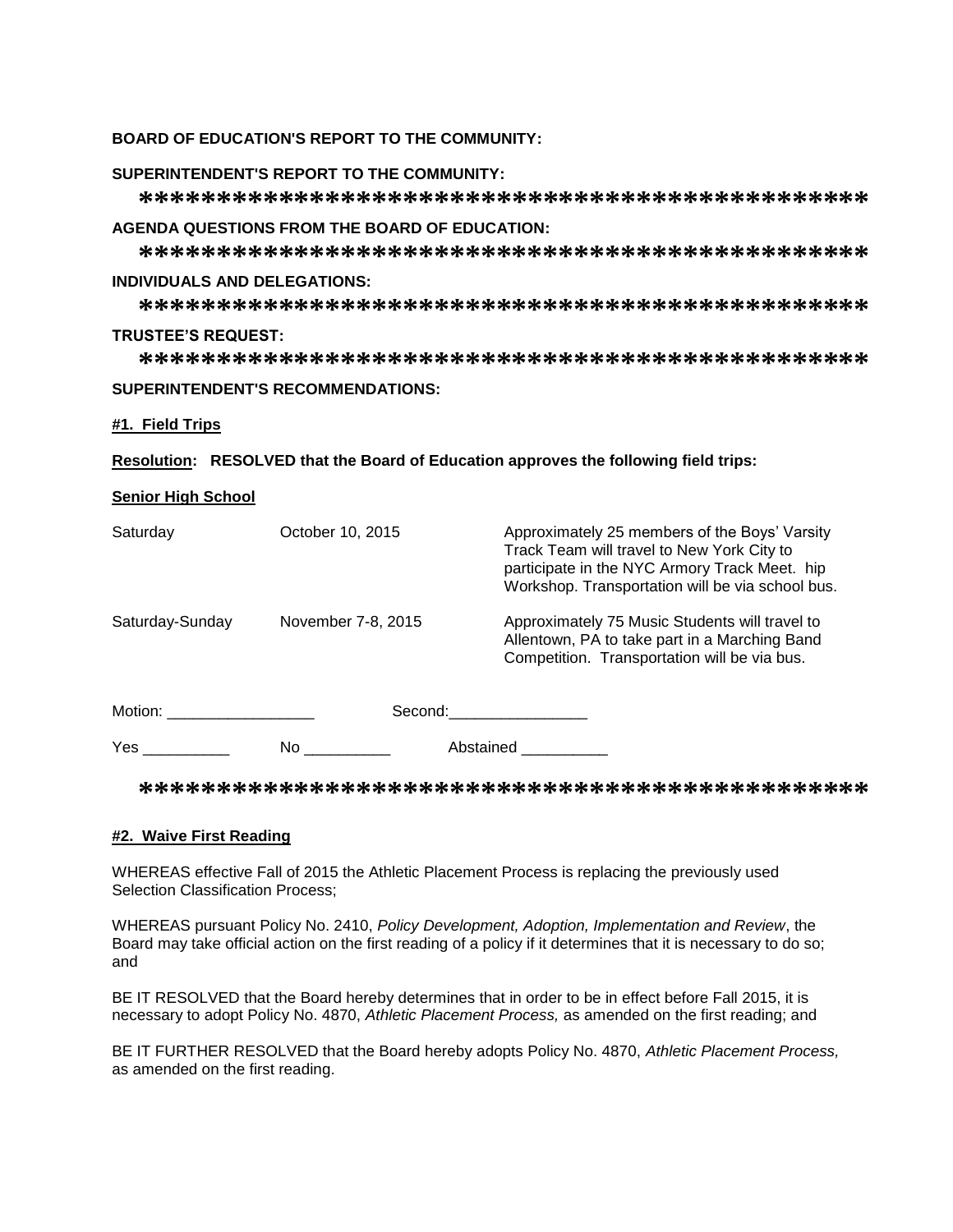#### **4870**

#### **ATHLETIC PLACEMENT PROCESS**

The District encourages students to participate in interscholastic athletics for which they are suited, appropriate to their physiological maturity, physical fitness, and skills in relationship to other members on those teams, as well as their psychological and emotional maturity. In the vast majority of circumstances, a high school student-athlete shall be placed on a high school team (varsity or junior varsity) and a middle school student-athlete shall be placed on a middle school interscholastic team. However, the Board recognizes that there are certain circumstances in which it may be appropriate for a middle school student-athlete to be placed on a high school interscholastic team. The Board reserves the right to make the final determination in the Athletic Placement Process.

#### Participation of Middle School Students on High School Interscholastic Teams

In exceptional circumstances, a middle school student-athlete may be so physically, athletically, socially and emotionally advanced that he or she would most appropriately be placed on a high school interscholastic team. The Athletic Placement Process allows eighth grade students to participate in high school athletics. It is designed so that only very talented, highly skilled and academically sound students will be considered for advancement. Only in such circumstances shall a middle school student-athlete be permitted to "play up" to a high school interscholastic team. Each student-athlete shall be considered individually for this option, and a student-athlete shall not be considered for "playing up" for the purpose of ensuring a sufficient number of members of a high school team or because of the desires of a student or a member of the coaching staff that the student be added to a high school team.

Students in the eighth grade shall be permitted to be evaluated through the APP for all non-contact sports [bowling, cross-country, golf, gymnastics, swimming & diving, tennis, track & field, and badminton]; and contact sports [basketball, baseball, field hockey, lacrosse, soccer, football, softball, volleyball, competitive cheerleading, and wrestling].

No eighth grade student will be permitted to "play up" unless he or she has successfully completed all medical, physical, and athletic testing set forth in the Athletic Placement Process. Prior to the administration of such medical, physical and athletic testing to a student, the District shall determine that the student is a suitable candidate for consideration for "playing up," in accordance with the process and procedure established by the Superintendent of Schools, which may be amended or modified from time to time.

The determination of whether an eighth grade student-athlete shall be permitted to participate on a high school interscholastic team shall be made in accordance with the Athletic Placement Process, this policy, and the process and procedures established by the Superintendent of Schools in accordance with this policy. The District's decision that a middle school student-athlete shall not be permitted to "play up" shall be final.

The evaluation process will consist of the following steps:

1. The parent/guardian must submit written permission for the child to participate in the evaluation process to the Director of Athletics.

2. The middle school principal, after consultation with guidance counselor/teachers, must certify that the student possesses appropriate social and emotional maturity and that his/her academic performance is up to potential. (The process could end at this step for some students.)

3. The Athletic Director should confirm that the student is suitable for consideration, which includes the likelihood that the student would play in at least 50% of the games.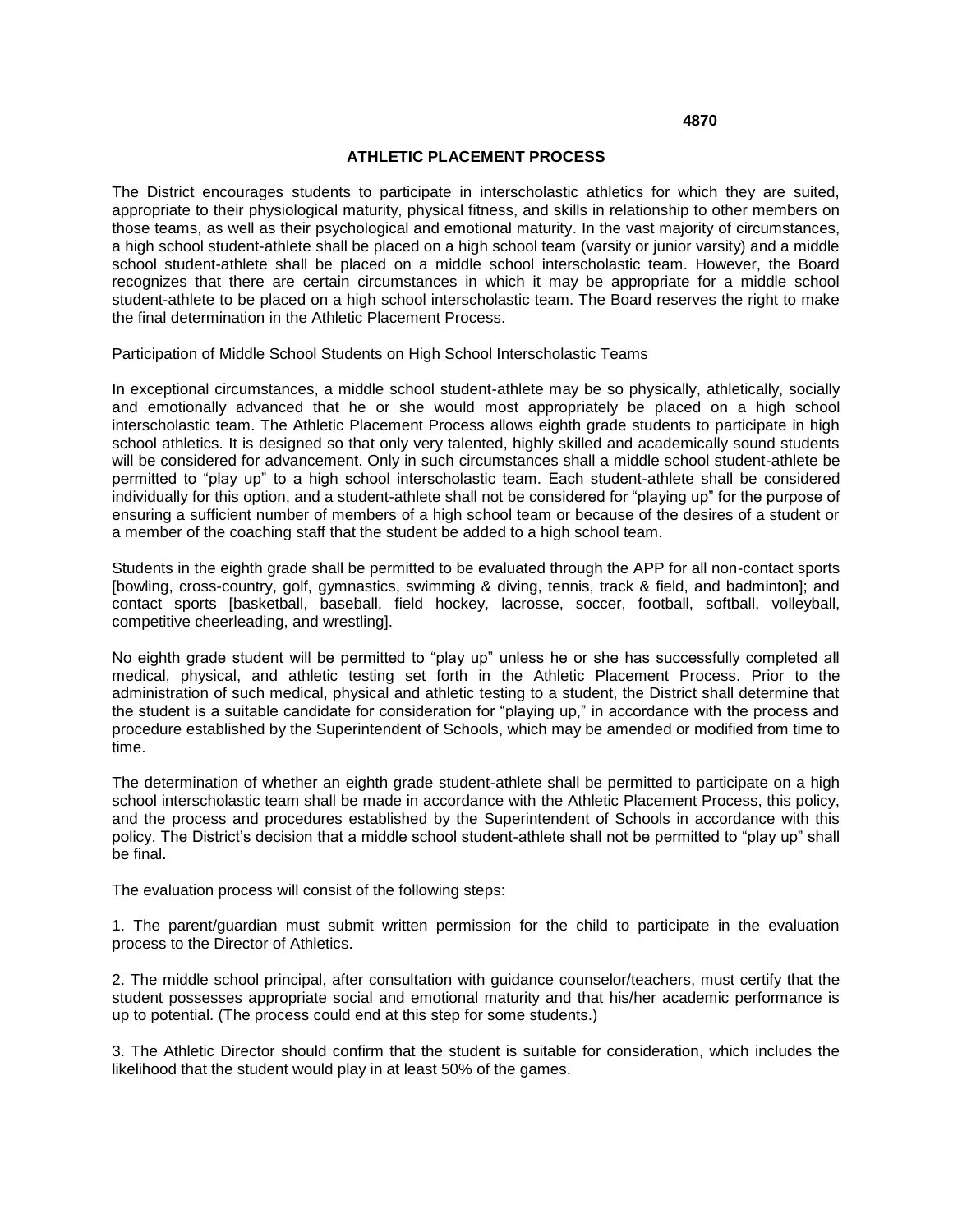4. The school physician will determine a student's physical maturity level, and compare the physical size of the student in relation to that of the students against whom the student wishes to compete. If the student is determined to have attained the appropriate physical maturity level and comparable physical size for the desired sport and level, the student may proceed with step 5. If the student is determined to **not** have attained an appropriate physical maturity level for the desired sport and level, **the process stops**.

5. The sport coach will rely on past personal observations and may consider input from the student's former coaches to complete the evaluation. If the coach is unfamiliar with the student, the sport coach may wish to observe the student in a physical education class.

6. Physical fitness training must be done by a certified physical education teacher who is **not** a coach of the sport for which the student will be trying out. The President's Physical Fitness Test has been selected as the test for this process, and the student must meet the 85th percentile level for their age in 4 out of 5 test components. For bowling and golf students are not required to complete a physical fitness test.

*Exception to the physical fitness test requirement: Students who desire to try out for bowling or golf teams are not required to complete the physical fitness testing.* 

7. The results of the three evaluations will be sent to the director of physical education/athletics. **Only students who pass all parts of the Athletic Placement Process are permitted to try out.** 

**8. Except for bowling and golf,** students are allowed to try out for the sport and level requested or students must return to the modified level of competition.

**Bowling:** Any eighth grade student may be given the opportunity to try out for a junior varsity or varsity bowling team. At the completion of the try-out sessions, which must include nine games bowled over a three-day period, if the individual's bowling average puts him/her in the top eight of your bowlers, he/she is eligible for the team.

Golf: Any eighth grade student may be given the opportunity to try out for a junior varsity or varsity golf team. At the completion of the tryout sessions, which must include 18 holes golfed over a three-day period (the first three days of the individual's tryout when the course is accessible), if the individual's golf average puts him/her in the top 8 of your golfers, he/she is eligible for the team.

9. The Athletic Director must maintain all records of students who have successfully completed the APP. Items to be kept in the student's file are: Parent/Guardian Permission and Result letters; Maturity Evaluation and Medical Director Form; Physical Fitness results; Coach's Sport Skill Evaluation.

10. The District will notify Section XI and keep a permanent file for each student who qualifies in the director's office.

Adoption date: February 4, 2009 Revised:

Motion: \_\_\_\_\_\_\_\_\_\_\_\_\_\_\_\_\_ Second:\_\_\_\_\_\_\_\_\_\_\_\_\_\_\_\_

Yes \_\_\_\_\_\_\_\_\_\_\_\_\_ No \_\_\_\_\_\_\_\_\_\_ Abstained

**\*\*\*\*\*\*\*\*\*\*\*\*\*\*\*\*\*\*\*\*\*\*\*\*\*\*\*\*\*\*\*\*\*\*\*\*\*\*\*\*\*\*\*\*\*\***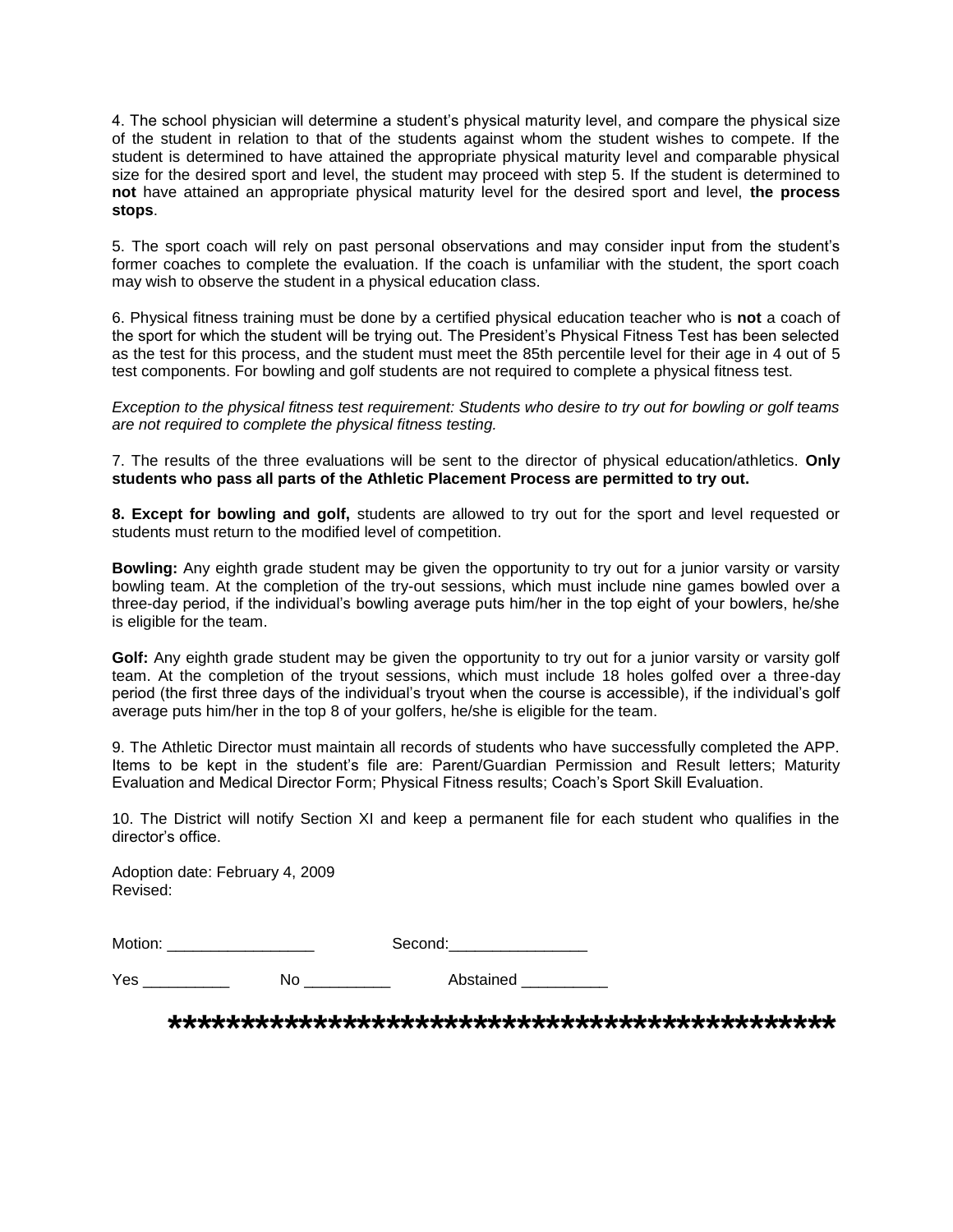### **#3. Restrictive Covenant Search**

**Resolution: RESOLVED** that the Board of Education authorizes Safe Harbor Title Agency, Ltd. to conduct a restrictive covenant search of the property located at 315 Montauk Highway, Babylon, New York, at a fee not to exceed \$400.00 and authorizes the issuance of a purchase order for said services

Motion: \_\_\_\_\_\_\_\_\_\_\_\_\_\_\_\_\_ Second:\_\_\_\_\_\_\_\_\_\_\_\_\_\_\_\_

Yes \_\_\_\_\_\_\_\_\_\_\_\_ No \_\_\_\_\_\_\_\_\_\_ Abstained \_\_\_\_\_\_\_\_\_

## **#4 Obsolete Equipment**

**Resolution: RESOLVED** that the Board of Education, upon the recommendation of the Superintendent approves the disposal of the following items:

| <b>MIDDLE SCHOOL -</b> | 1 Manitowoc QD0132A Ice Maker No Lind #<br>1 GE GEXL44 Stove Lind # 001191<br>1 Hot Point ETX21BA Refrigerator Lind # 101434 |
|------------------------|------------------------------------------------------------------------------------------------------------------------------|
|                        | <b>ADMINISTRATION</b> - 1 Sharp ARM 35OU Copy Machine Lind # 200106                                                          |
| <b>ALBANY -</b>        | 1 Large Globe-Wernicke Metal Desk Lind # 5436                                                                                |

| Motion: | second. |
|---------|---------|
|         |         |

| v<br>.<br>.<br><u>.</u><br>. | 1000<br>∹ |
|------------------------------|-----------|
|------------------------------|-----------|

**\*\*\*\*\*\*\*\*\*\*\*\*\*\*\*\*\*\*\*\*\*\*\*\*\*\*\*\*\*\*\*\*\*\*\*\*\*\*\*\*\*\*\*\*\*\***

### **SCHEDULES**

**Resolution: RESOLVED** that the Board of Education approves the following Schedules:

Motion: example of the Second:

Yes \_\_\_\_\_\_\_\_\_\_ No \_\_\_\_\_\_\_\_\_\_ Abstained \_\_\_\_\_\_\_\_\_\_

**Schedule A-1 No. 1-S Athletic Supervision**

Approve the appointment of the following:

| <b>NAME</b>           | <b>POSITION</b>           | <b>SEASON</b> | HRS/S         | GMS/HRS |
|-----------------------|---------------------------|---------------|---------------|---------|
|                       |                           |               |               |         |
| 1. Diane Pollard      | Game Day Personnel        | Yearly        | \$40/gm       | 40gms   |
| 2. Brian Washington   | Game Day Personnel        | Yearly        | \$20/gm       | 40gms   |
| 3. Andy Kramer        | <b>Game Day Personnel</b> | Yearly        | $$40$ /gm     | 40gms   |
| 4. John Rossillo      | Game Day Personnel        | Yearly        | $$40$ /gm     | 45gms   |
| 5. Matthew Russo      | Game Day Personnel        | Yearly        | $$40$ /gm     | 40gms   |
| 6. Christopher Hughes | <b>Game Day Personnel</b> | Yearly        | $$40$ /gm     | 20gms   |
| 7. Maureen Sconone    | Game Day Personnel        | Yearly        | $$40$ /gm     | 20gms   |
| 8. Howard Jaffie      | Game Day Personnel        | Yearly        | \$20/gm(home) | 70gms   |
| 9. Howard Jaffie      | <b>Game Day Personnel</b> | Yearly        | \$40/gm(away) | 50gms   |
| 10. Joe Furno         | Game Day Personnel        | Yearly        | \$40/gm       | 40gms   |
| 11. Allison Hocoluk   | Game Day Personnel        | Yearly        | \$40/qm       | 50gms   |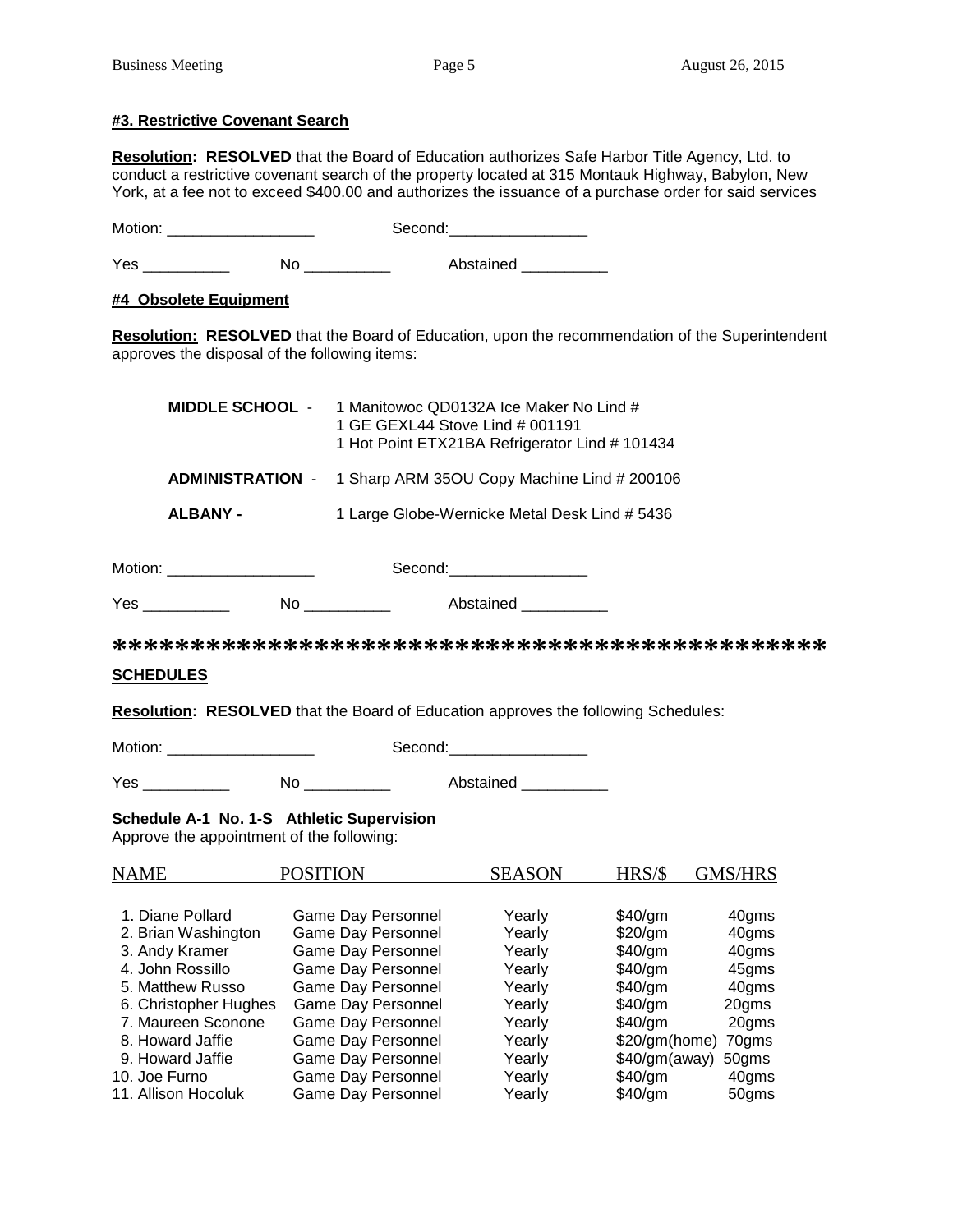| 12. Angela Logallo     | Game Day Personnel                   | Yearly | \$40/gm    | 30gms             |
|------------------------|--------------------------------------|--------|------------|-------------------|
| 13. Jessica Scheno     | Game Day Personnel                   | Yearly | \$40/gm    | 25gms             |
| 14. Ed Pearson         | Game Day Personnel                   | Yearly | \$40/gm    | 40gms             |
| 15. Kristina Nicolich  | Game Day Personnel                   | Yearly | \$40/gm    | 20gms             |
| 16. Michelle Cicero    | Game Day Personnel                   | Yearly | \$40/gm    | 80gms             |
| 17. Margaret Witkowski | Supvr-All Sports                     | Yearly | \$17/hr    | 175hrs            |
| 18. Mike Canobbio      | Supvr-All Sports                     | Yearly | \$17/hr    | 200hrs            |
| 19. Joe Longo          | Supvr-All Sports                     | Yearly | \$17/hr    | 200hrs            |
| 20. Mike Lembo         | Supvr-All Sports                     | Yearly | \$17/hr    | 150hrs            |
| 21. Nancy McGowan      | Supvr-All Sports                     | Yearly | \$17/hr    | 100hrs            |
| 22. Ronnie Bivona      | Supvr-All Sports                     | Yearly | \$17/hr    | 150hrs            |
| 23. Louise Santino     | Supvr-All Sports                     | Yearly | \$17/hr    | 100hrs            |
| 24. Marie Woltering    | <b>Supvr-All Sports</b>              | Yearly | \$17/hr    | 70hrs             |
| 25. Lenny Pukki        | Supvr-All Sports                     | Yearly | \$17/hr    | 100hrs            |
| 26. Steven Benkert     | Supvr-All Sports                     | Yearly | \$17/hr    | 150hrs            |
| 27. Vincent Pierce     | Supvr-All Sports                     | Yearly | \$17/hr    | 100hrs            |
| 28. Rob Cuozzo         | Supvr-All Sports                     | Yearly | \$17/hr    | 150hrs            |
| 29. Joe Ingino         | Supvr-All Sports                     | Yearly | \$17/hr    | 100hrs            |
| 30. Howard Jaffie      | Supvr-All Sports                     | Yearly | \$17/hr    | 200hrs            |
| 31. Jim Maloney        | Supvr-All Sports                     | Yearly | \$17/hr    | 120hrs            |
| 32. Ken McGowan        | Supvr-All Sports                     |        | \$17/hr    | 100hrs            |
|                        |                                      | Yearly | \$17/hr    |                   |
| 33. Andy Donovan       | Supvr-All Sports<br>Supvr-All Sports | Yearly | \$17/hr    | 100hrs<br>140hrs  |
| 34. Paul Pomara        |                                      | Yearly |            |                   |
| 35. Lou Landers        | Supvr-All Sports                     | Yearly | \$17/hr    | 200hrs            |
| 36. Russell Mayer      | Supvr-All Sports                     | Yearly | \$17/hr    | 40hrs             |
| 37. Tom Wolf           | Supvr-All Sports                     | Yearly | \$17/hr    | 250hrs            |
| 38. Brian Graham       | Supvr-All Sports                     | Yearly | \$17/hr    | 400hrs            |
| 39. Dave Diamond       | Supvr-All Sports                     | Yearly | \$17/hr    | 40hrs             |
| 40. Steven Steigler    | Supvr.-All Sports                    | Yearly | \$17/hr    | 50hrs             |
| 41. Bob Brandenberger  | Supvr.-All Sports                    | Yearly | \$17/hr    | 125hrs            |
| 42. James Sullivan     | Supvr.-All Sports                    | Yearly | \$17/hr    | 125hrs            |
| 43. David Mammina      | Supvr.-All Sports                    | Yearly | \$17/hr    | 100hrs            |
| 44. Michael Luciano    | Supvr.-All Sports                    | Yearly | \$17/hr    | 50hrs             |
| 45. Rick Brodmerkel    | Supvr.-All Sports                    | Yearly | \$17/hr    | 100hrs            |
| 46. Chris Connell      | Supvr.-All Sports                    | Spring | \$17/hr    | 57hrs             |
| 47. Chris Thomson      | Supvr.-All Sports                    | Yearly | \$17/hr    | 30hrs             |
| 48. Tom Weis           | Supvr.-All Sports                    | Yearly | \$17/hr    | 50hrs             |
| 49. Steve Nocella      | Supvr.-All Sports                    | Yearly | \$17/hr    | 100hrs            |
| 50. Mike Cheskay       | Pairing Master-Wrest. Tourn.         | Winter | \$200      | <b>Entire Day</b> |
| 51. Tiffany Gibson     | Director-Lindy Wrest.Tourn.          | Winter | \$200      | <b>Entire Day</b> |
| 52. Stacey Lofstad     | <b>Wrestling Tourn. Trainer</b>      | Winter | \$200      | <b>Entire Day</b> |
| 53. Deborah Gloor      | <b>All Sports</b>                    | Yearly | \$17/hr    | 150hrs            |
| 54. Debi Bonanduci     | All Sports                           | Yearly | \$17/hr    | 100hrs            |
| 55. Christie Larson    | All Sports                           | Yearly | \$17/hr    | 150hrs            |
| 56. Diane Pollard      | <b>Supvr-Elementary Swim</b>         | Fall   | \$34.85/hr | 12hrs             |
| 57. Diane Pollard      | <b>Supvr-Elementary Swim</b>         | Winter | \$34.85/hr | 16hrs             |
| 58. Diane Pollard      | <b>Supvr-Elementary Swim</b>         | Spring | \$34.85/hr | 16hrs             |
| 59. Michelle Kreppein  | <b>Supvr-Elementary Swim</b>         | Fall   | \$34.85/hr | 20hrs             |
| 60. Michelle Kreppein  | <b>Supvr-Elementary Swim</b>         | Winter | \$34.85/hr | 16hrs             |
| 61. Michelle Kreppein  | <b>Supvr-Elementary Swim</b>         | Spring | \$34.85/hr | 16hrs             |

\***PLEASE NOTE**: Game Day Personnel consists of clock/timer/scorer/chain gang positions.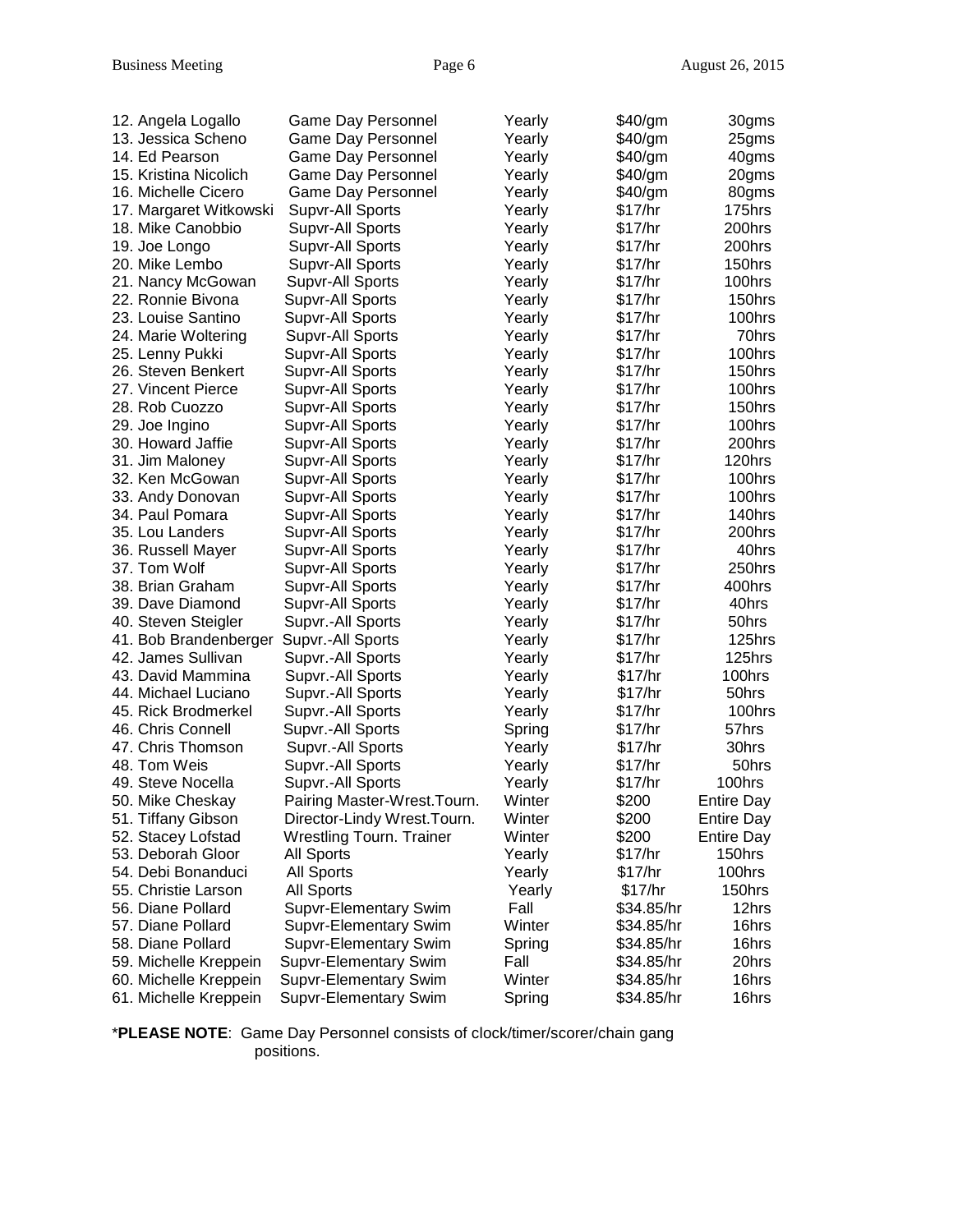# **Schedule A-2 No. 2 Personnel, Instructional – Leave of Absence**

Approve the leave of absence of the following:

| Name               | <b>Position</b>                | Dates                    | Reason                                   |
|--------------------|--------------------------------|--------------------------|------------------------------------------|
| lannaccone<br>Rose | Reading<br>Harding Ave.        | 2015-2016<br>School year | Family Medical/<br>Childrearing<br>Leave |
| 2. Truglio<br>Rose | <b>Business</b><br>Senior High | 9/2/15<br>to<br>11/1/15  | <b>Family Medical</b><br>Leave           |

#### **Schedule A-3 No. 13 Personnel, Instructional Appointments Approve the following appointments:**

| <b>Name</b>                                                                                                                                                                            | And<br><b>Tenure</b><br>Area                                                        | <b>Salary</b>                        | Date of<br>Appoint-<br>ment | Date of<br><b>Probation-</b><br>ary Period | Certif.<br><b>Status</b> |  |
|----------------------------------------------------------------------------------------------------------------------------------------------------------------------------------------|-------------------------------------------------------------------------------------|--------------------------------------|-----------------------------|--------------------------------------------|--------------------------|--|
| *1. Roehrig<br>Lauren<br>(This is a new position based on students' IEPs)                                                                                                              | SpEd<br>Alleghany                                                                   | \$49,959.<br>BA+15-1                 | 9/1/15                      | 9/1/19                                     | Initial                  |  |
| 2. Gennaro<br>Melissa                                                                                                                                                                  | SpEd/<br>Social St.<br><b>SHS</b>                                                   | P/T.6<br>\$163.76/day<br>$MA-1$      | 9/1/15<br>to<br>6/30/16     |                                            | Initial                  |  |
| *3. Harrington<br>Michelle<br>(This is a new position based on students' IEPs)                                                                                                         | Speech<br>Alleghany                                                                 | \$54,587.<br><b>MA-1</b>             | 9/1/15                      | 9/1/19                                     | Perm.                    |  |
| 4. Battaglia<br>Lauren                                                                                                                                                                 | Speech<br>Albany                                                                    | <b>LOA</b><br>\$54,587.<br>$MA-1$    | 9/1/15<br>to<br>6/30/16     |                                            | Prof.                    |  |
| (Ms. Battaglia is replacing Claire Graves who is taking a Leave of Absence.)                                                                                                           |                                                                                     |                                      |                             |                                            |                          |  |
| *5. Abbate-Coluccio<br>Christine<br>(Ms. Abbate-Coluccio is replacing Lois Rydzewski who retired. Ms. Abbate-Coluccio's<br>tenure is reduced and seniority increased by seven months.) | Reading<br><b>West Gates</b>                                                        | \$56,903.<br>$MA-2$                  | 9/1/15                      | 11/24/18                                   | Prof.                    |  |
| 6. Greco<br>Gregory                                                                                                                                                                    | Technology<br><b>SHS</b>                                                            | P/T.8<br>\$190.58/day<br><b>BA-1</b> | 9/1/15<br>to<br>6/30/16     | ------ Supplementary                       |                          |  |
| 7. Garziano<br>Michelle                                                                                                                                                                | SpEd<br><b>West Gates</b>                                                           | P/T.6<br>\$142.94<br><b>BA-1</b>     | 9/1/15<br>to<br>6/30/16     |                                            | Initial                  |  |
| 8. Horan<br>Kristie                                                                                                                                                                    | Math Spec.<br>Alleghany/<br><b>West Gates</b>                                       | P/T.8<br>\$190.58<br><b>BA-1</b>     | 9/1/15<br>to<br>6/30/16     |                                            | Initial                  |  |
|                                                                                                                                                                                        | (Ms. Horan is replacing Theresa Peluso who was recalled to an elementary position.) |                                      |                             |                                            |                          |  |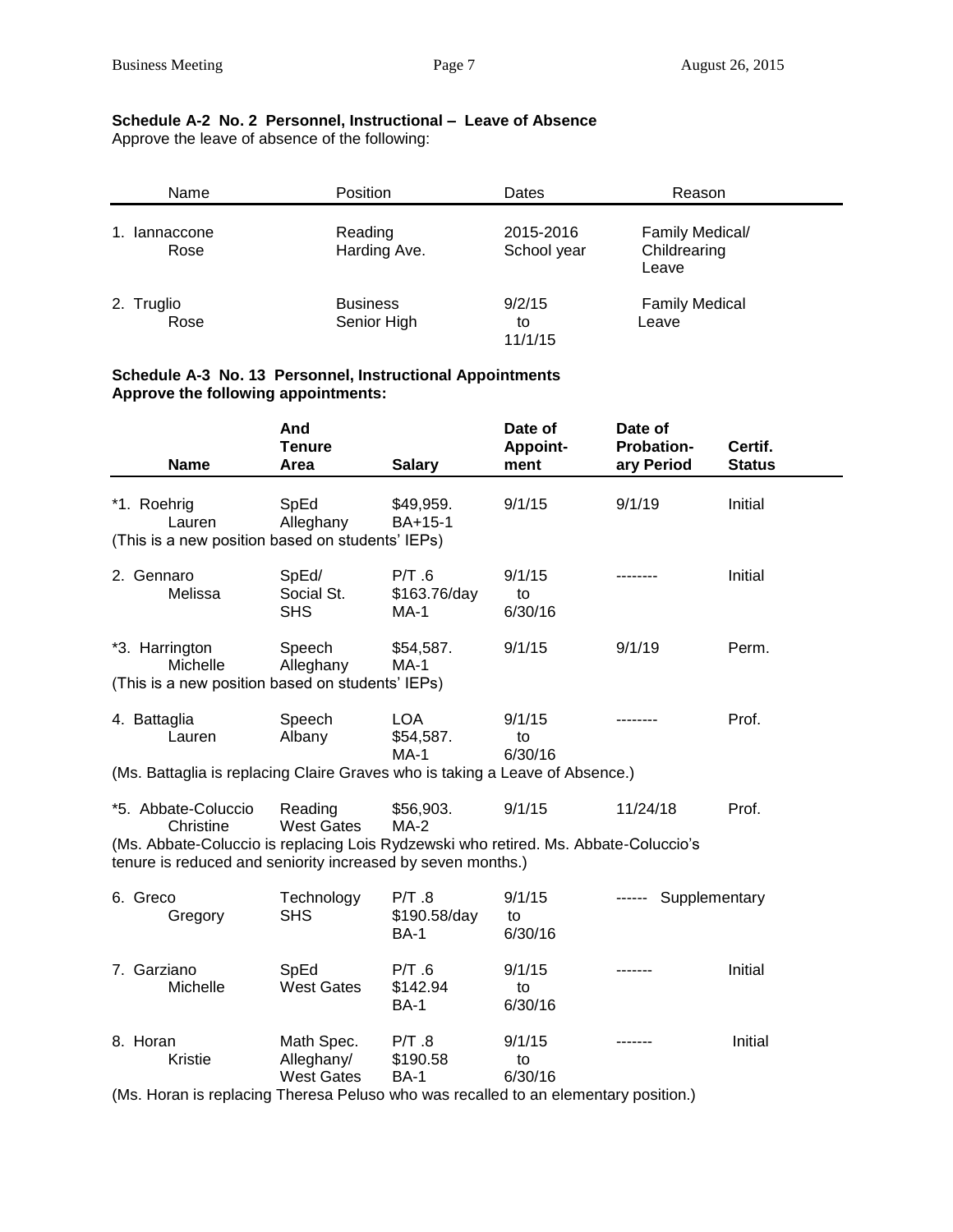| *9. Cruz<br>Christine<br>(This is a new position based on Part 154 regulations.)                                            | <b>ENL</b><br>Middle Sch.                    | \$54,587.<br>$MA-1$               | 9/1/15                  | 9/1/19    | Initial |
|-----------------------------------------------------------------------------------------------------------------------------|----------------------------------------------|-----------------------------------|-------------------------|-----------|---------|
| *10. Perino<br><b>Michelle</b><br>(This is a new position based on students' IEPs)                                          | SpEd<br>Alleghany                            | \$52,278.<br>BA+30-1              | 9/1/15                  | 9/1/19    | Initial |
| 11. LaRussa<br>Graceann                                                                                                     | Reading<br>Middle Sch.                       | <b>LOA</b><br>\$54,587.<br>$MA-1$ | 9/1/15<br>to<br>6/30/16 | --------- | Initial |
| (Ms. LaRusso is replacing Marcy Miller who is replacing Leonard DiBiase.)                                                   |                                              |                                   |                         |           |         |
| *12. Salijoski<br>Meredith<br>(Ms. Salijoski is replacing Lorraine Fusco who retired.)                                      | Reading<br>Middle Sch.                       | \$54,587.<br>$MA-1$               | 9/1/15                  | 9/1/19    | Prof.   |
| 13. Scheno<br>Jessica                                                                                                       | PE & Health<br>MS/Academy                    | P/T.7<br>\$191.06/day<br>MA-1     | 9/1/15<br>to<br>6/30/16 |           | Initial |
| (Ms. Scheno was approved on Schedule A-3, No. 2 on July 15, 2015 as P/T.8. Her position has been<br>revised and decreased.) |                                              |                                   |                         |           |         |
| 14. Peluso<br>Theresa                                                                                                       | Elementary<br>Alleghany                      | \$75,426.<br>MA-9                 | 9/1/15                  |           | Perm.   |
| (Ms. Peluso was excessed in 2011. Ms. Peluso is replacing Diane Dorr who retired.)                                          |                                              |                                   |                         |           |         |
| 15. McCarthy<br>JenniferWm.                                                                                                 | Elementary<br>Rall                           | \$81,443.<br>MA+30-10             | 9/1/15                  |           | Perm.   |
| (Ms. McCarthy was excessed in 2012. Ms. McCarthy is replacing Jeannine Ziegelmeier who retired.)                            |                                              |                                   |                         |           |         |
| 16. Montano<br>Melissa<br>(Ms. Montano was excessed in 2011. Ms. Montano is replacing Victoria Faas who retired.)           | Elementary<br>Wm. Rall                       | \$81,945.<br>MA+60-8              | 9/1/15                  |           | Perm.   |
|                                                                                                                             |                                              |                                   |                         |           |         |
| 17. King<br>Melissa                                                                                                         | Elementary<br>Harding                        | \$88,387.<br>MA+75-10             | 9/1/15                  |           | Perm.   |
| (Ms. King was excessed in 2012. Ms. King is replacing Elise Tilden who retired.)                                            |                                              |                                   |                         |           |         |
| 18. Cherry<br>Nora                                                                                                          | Science<br>SHS/MS                            | \$77,317.<br>MA+30-8              | 9/1/15                  | --------  | Perm.   |
| (Ms. Cherry was excessed in 2014. Ms. Cherry is replacing Veronica Bruno who retired.)                                      |                                              |                                   |                         |           |         |
| 19. Turner<br>Christopher                                                                                                   | Social Studies \$81,945.<br>SHS &<br>Academy | MA+60-8                           | 9/1/15                  |           | Perm.   |
| (Mr. Turner was excessed in 2012. Increase due to added section.)                                                           |                                              |                                   |                         |           |         |
| 20. Russell<br><b>Kim</b>                                                                                                   | Math<br>Middle Sch.                          | \$74,999.<br>$MA+15-8$            | 9/1/15                  |           | Perm.   |
| (Ms. Russell was excessed in 2014. Increase due to added section.)                                                          |                                              |                                   |                         |           |         |
| 21. Lazaro<br>Danielle                                                                                                      | Elementary<br>Harding Ave.                   | \$79,631.<br>MA+45-8              | 9/1/15                  |           | Perm.   |
| (Ms. Lazaro was excessed in 2008. Ms. Lazaro is replacing Mary Therese Capone who retired.)                                 |                                              |                                   |                         |           |         |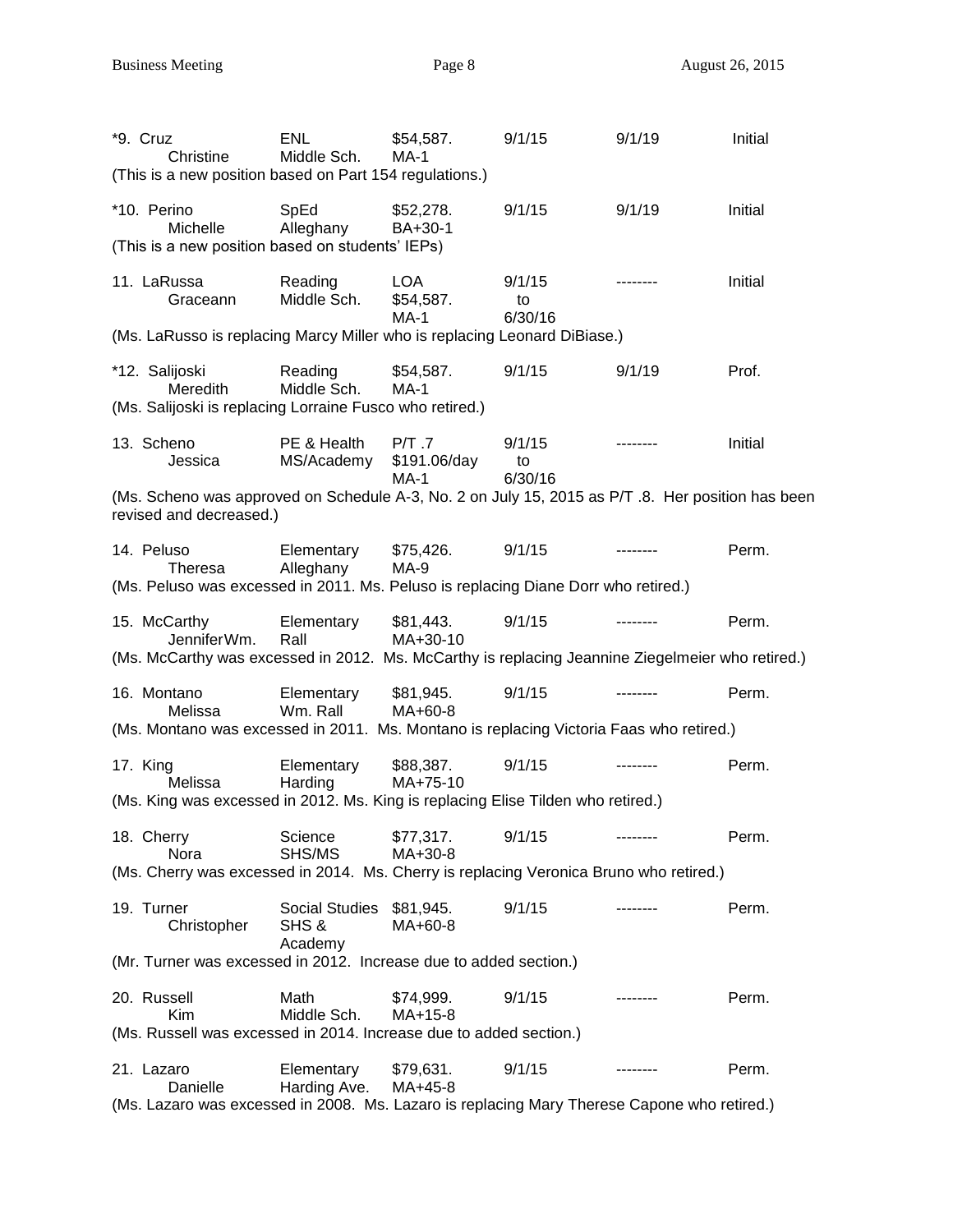| *22. Lindner<br>Jennifer<br>(This is a new position based on Part 154 regulations.) | ENL.<br>TBA             | \$54,587.<br><b>MA-1</b>               | 9/1/15                  | 9/1/19 | Prof.   |
|-------------------------------------------------------------------------------------|-------------------------|----------------------------------------|-------------------------|--------|---------|
| 23. Berman<br>Shana                                                                 | ELA 15:1<br><b>SHS</b>  | $P/T$ .2<br>\$54.59/day<br><b>MA-1</b> | 9/1/15<br>to<br>6/30/16 |        | Initial |
| 24. Larson<br>Christie<br>(This is a new position based on Part 154 regulations.)   | ENL<br><b>SHS</b>       | P/T.6<br>\$163.76/day<br>MA-1          | 9/1/15<br>to<br>6/30/16 |        | Initial |
| 25. Howell<br>Monica                                                                | Reading<br>Harding Ave. | LOA<br>\$54,587.<br><b>MA-1</b>        | 9/1/15<br>to<br>6/30/16 |        | Initial |

(Ms. Howell is replacing Rose Iannaccone who is taking Family Medical Leave.)

\*In order to be eligible for tenure, an individual receiving a probationary appointment as a classroom teacher or building principal must receive annual composite or overall APPR ratings of H or E in at least three of the four preceding years, and if the individual receives a rating of I in the final year of the probationary period, he or she will not be eligible for tenure at that time.

Schedule A-3 No. 14 Personnel, Instructional Appointments Approve the following appointments:

| <b>Name</b>         | Subject                                                                                                                                                                      | Salary        |
|---------------------|------------------------------------------------------------------------------------------------------------------------------------------------------------------------------|---------------|
|                     | <u>OWL 2015-2016 PROGRAM</u>                                                                                                                                                 |               |
| 1. Bova<br>Jennifer | Director, OWL Teacher Center<br><b>Annual Stipend</b><br>300 hours @ \$50.00 per hour<br>To be paid in 3 equal installments:<br>October 2015, February 2016 and<br>June 2016 | \$15,000.00   |
|                     | OWL FALL 2015 PROGRAM                                                                                                                                                        |               |
| 2.                  | Instructor<br>Google Apps for K-5 Educators<br>45 hours, 3 inservice credits                                                                                                 | 3,150.00      |
| 3.                  | Instructor<br>Spiral Review Math Stations for<br>$K$ , 3-5 and AIS<br>15 hours, 1 inservice credit for each<br>of 4 courses, totaling 60 hours                               | 4,200.00/max. |
| $\mathbf{4}$ .      | Instructor<br>Deconstructing the IEP<br>30 hours, 2 inservice credits                                                                                                        | 1,950.00      |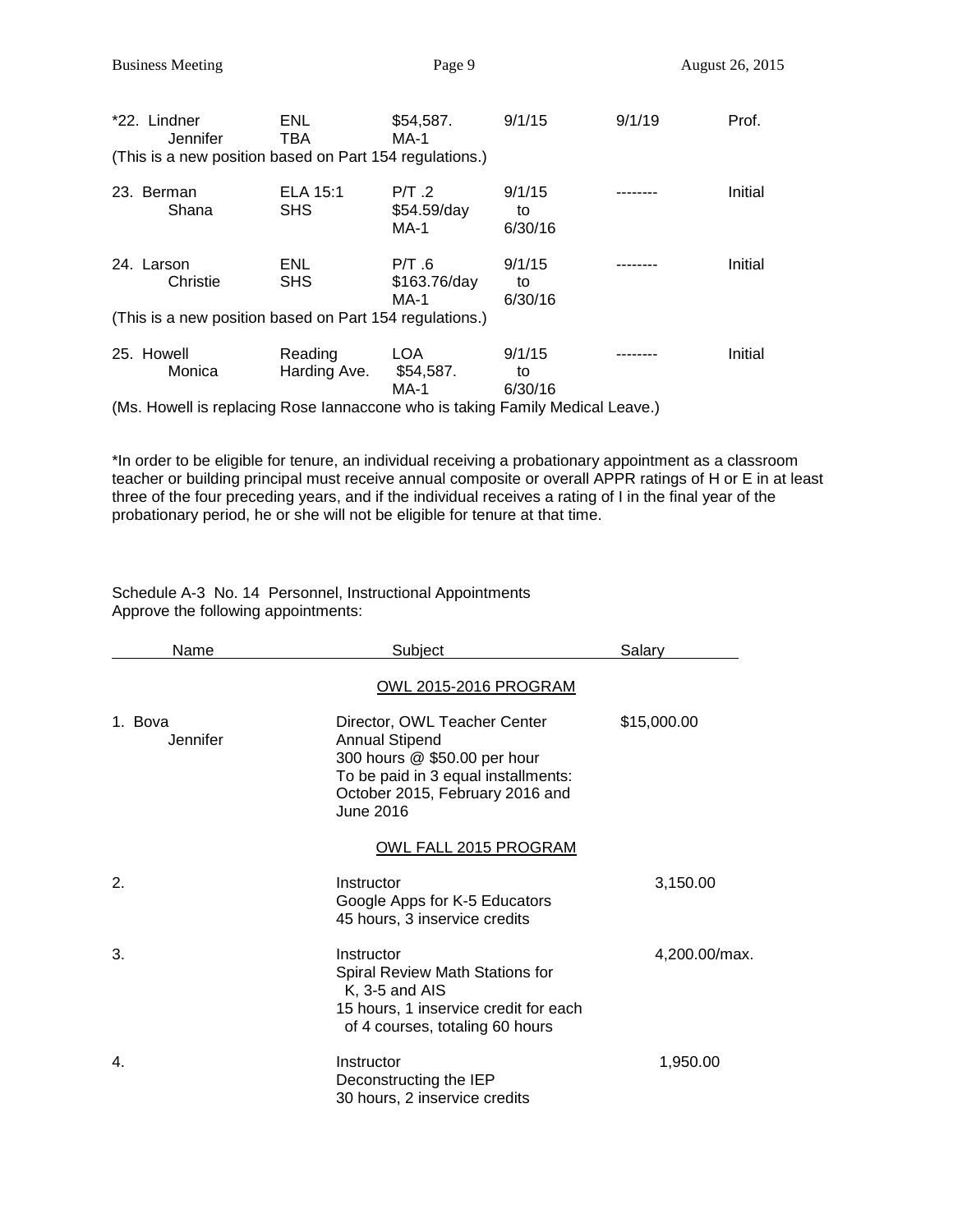| 5.           |                            | Instructor<br>Google Forms: A Workshop for<br><b>LINC Directors</b><br>1 hour                              | 50.00     |
|--------------|----------------------------|------------------------------------------------------------------------------------------------------------|-----------|
| 6.           |                            | Instructor<br>Google Basic Training<br>15 hours, 1 inservice credit                                        | 975.00    |
| 7.           |                            | Instructor<br>Google Apps for Education & the<br><b>Blended Classroom</b><br>45 hours, 3 inservice credits | 1,150.00  |
| 8.           |                            | Instructor<br><b>Technology Boot Camp</b><br>45 hours, 3 inservice credits                                 | 3,600.00  |
|              |                            | HOME TEACHING & TEST PROCTORING - 2015-2016 SCHOOL YEAR                                                    |           |
|              | 9. Kudder-Chewing<br>Nancy | <b>General Education K-6</b><br>Special Education K-21 (age 21)                                            | 38.00/hr. |
| 10. Tilden   | Elise                      | <b>Elementary Education K-6</b>                                                                            | 38.00/hr. |
| 11. Rogers   | Richard                    | Health<br>Physical Ed K-12<br><b>Elementary Education</b>                                                  | 38.00/hr. |
| 12. Faas     | Victoria                   | <b>Elementary Education K-6</b>                                                                            | 38.00/hr. |
| 13. Bruno    | Veronica                   | <b>General Science</b><br>Biology/AP Biology<br><b>Earth Science</b>                                       | 38.00/hr. |
|              |                            | <b>HMH PILOT TRAINING</b>                                                                                  |           |
| 14. Walther  | Sara                       | August 26, 2015 - 3 hours                                                                                  | 51.41/hr. |
| 15. Furno    | Joseph                     | August 26, 2015 - 3 hours                                                                                  | 51.41/hr. |
| 16. Zerbo    | Joseph                     | August 26, 2015 - 3 hours                                                                                  | 51.41/hr. |
| 17. Muro     | Charlene                   | August 26, 2015 - 3 hours                                                                                  | 51.41/hr. |
| 18. Zafonte  | Christa                    | August 26, 2015 - 3 hours                                                                                  | 51.41/hr. |
| 19. Ruggiero | Heidi                      | August 26, 2015 - 3 hours                                                                                  | 51.41/hr. |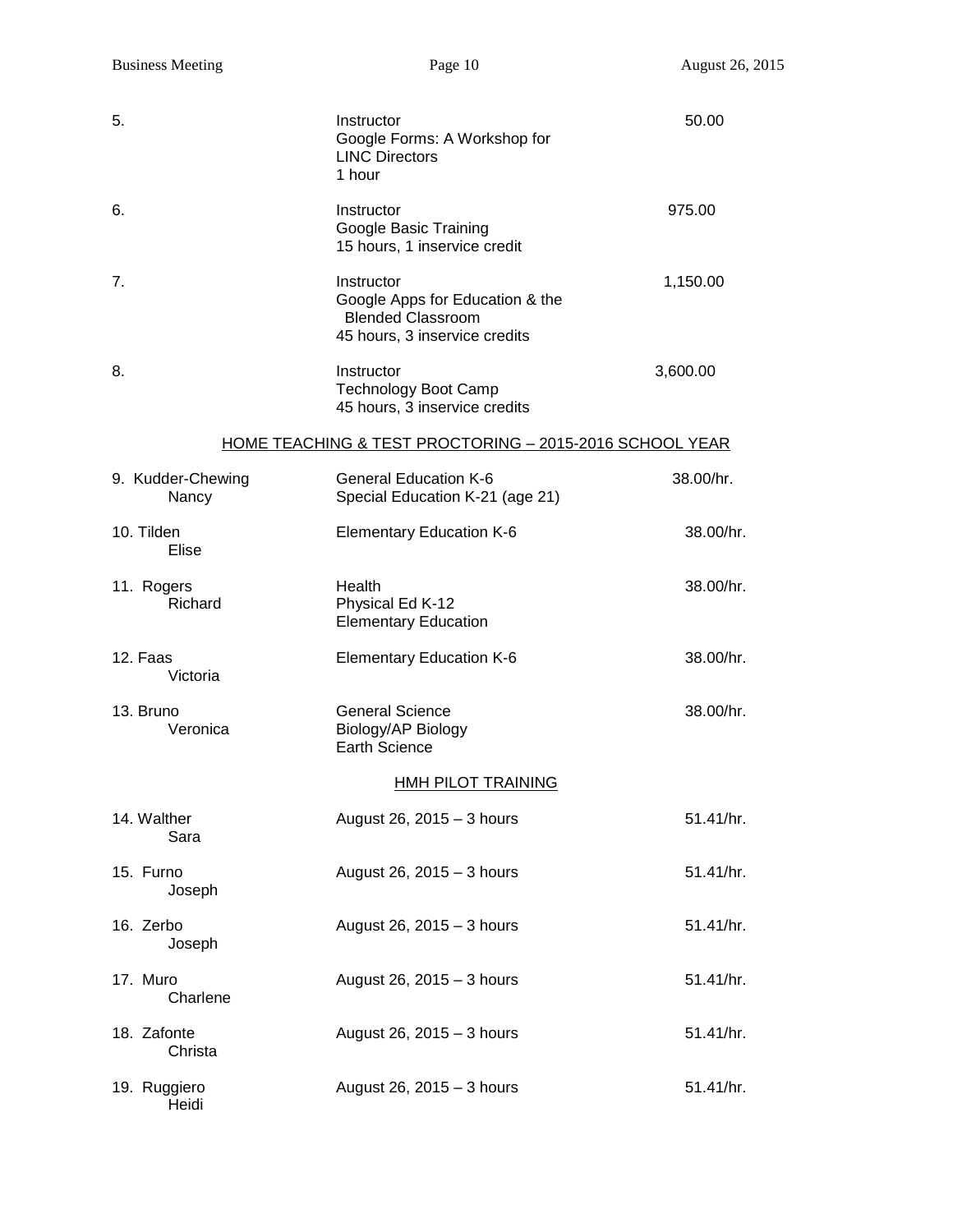# CENTRAL REGISTRATION – SUMMER 2015

| 20. Tagliaferri<br>Cristina | Psychologist<br>(on an as needed basis)                                                                                         |                               | Daily rate 1/200 of<br>annual salary<br>2015-2016 school yr. |
|-----------------------------|---------------------------------------------------------------------------------------------------------------------------------|-------------------------------|--------------------------------------------------------------|
|                             | (Ms. Tagliaferri is replacing Roni Loud-Mosakowski effective 8/20/15.)                                                          |                               |                                                              |
|                             | Schedule A-3 No. 15 Personnel, Instructional Appointments<br>Approve the following appointments:                                |                               |                                                              |
| 1.<br>Kaye,<br>Linda        | not to exceed 10 days<br>(Revised)                                                                                              | CPSE, CSE, ESY & Non Resident | \$722.66/day                                                 |
| 2. Giamancco,<br>Mary       | Parent-Child Training<br><b>Home Services</b>                                                                                   |                               | \$60.78/hour                                                 |
|                             | Schedule A-3 No. 16 Personnel, Instructional Appointments - Extra-Curricular Activities -<br>Approve the following appointments |                               | <b>Elementary</b>                                            |
| <b>GROUP</b>                | <b>ACTIVITY</b>                                                                                                                 | <b>SPONSOR</b>                | SALARY                                                       |
| Schedule C:                 |                                                                                                                                 |                               |                                                              |
| Group E                     |                                                                                                                                 |                               |                                                              |
| Daniel                      |                                                                                                                                 |                               |                                                              |
| At Large<br>Club            | <b>Math Enrichment Club</b>                                                                                                     | K. Trontz                     | \$841.00                                                     |

**Schedule A-3, AE No. 3 Personnel, Instructional Appointments – Adult/Continuing Education** Approve the appointment of:

| Name               | Job Title                                | Salary                                               | Max Hrs<br>Per Year     | Period                                                                       | <b>Budget</b><br>Code                                       |
|--------------------|------------------------------------------|------------------------------------------------------|-------------------------|------------------------------------------------------------------------------|-------------------------------------------------------------|
|                    |                                          |                                                      |                         | <b>Fall 15 -</b><br>Spring 16                                                |                                                             |
| 1. Aniello, Joseph | <b>GED</b><br>Training                   | \$50.00/hr<br>\$50.00/hr                             | 250<br>10               | $\epsilon$<br>$\epsilon$                                                     | F2340-150-15-0012                                           |
|                    | GED U21<br>ESL                           | \$50.00/hr<br>\$50.00/hr                             | 250<br>250              | $\epsilon$<br>$\epsilon\epsilon$                                             | A2330-150-01-0000<br>F2340-400-15-0012                      |
| 2. Serwan, Donna   | <b>GED</b><br>Training<br>GED U21<br>ESL | \$50.00/hr<br>\$50.00/hr<br>\$50,00/hr<br>\$50.00/hr | 250<br>10<br>250<br>250 | $\epsilon\epsilon$<br>$\epsilon\epsilon$<br>$\epsilon$<br>$\epsilon\epsilon$ | F2340-150-15-0012<br>A2330-150-01-0000<br>F2340-400-15-0012 |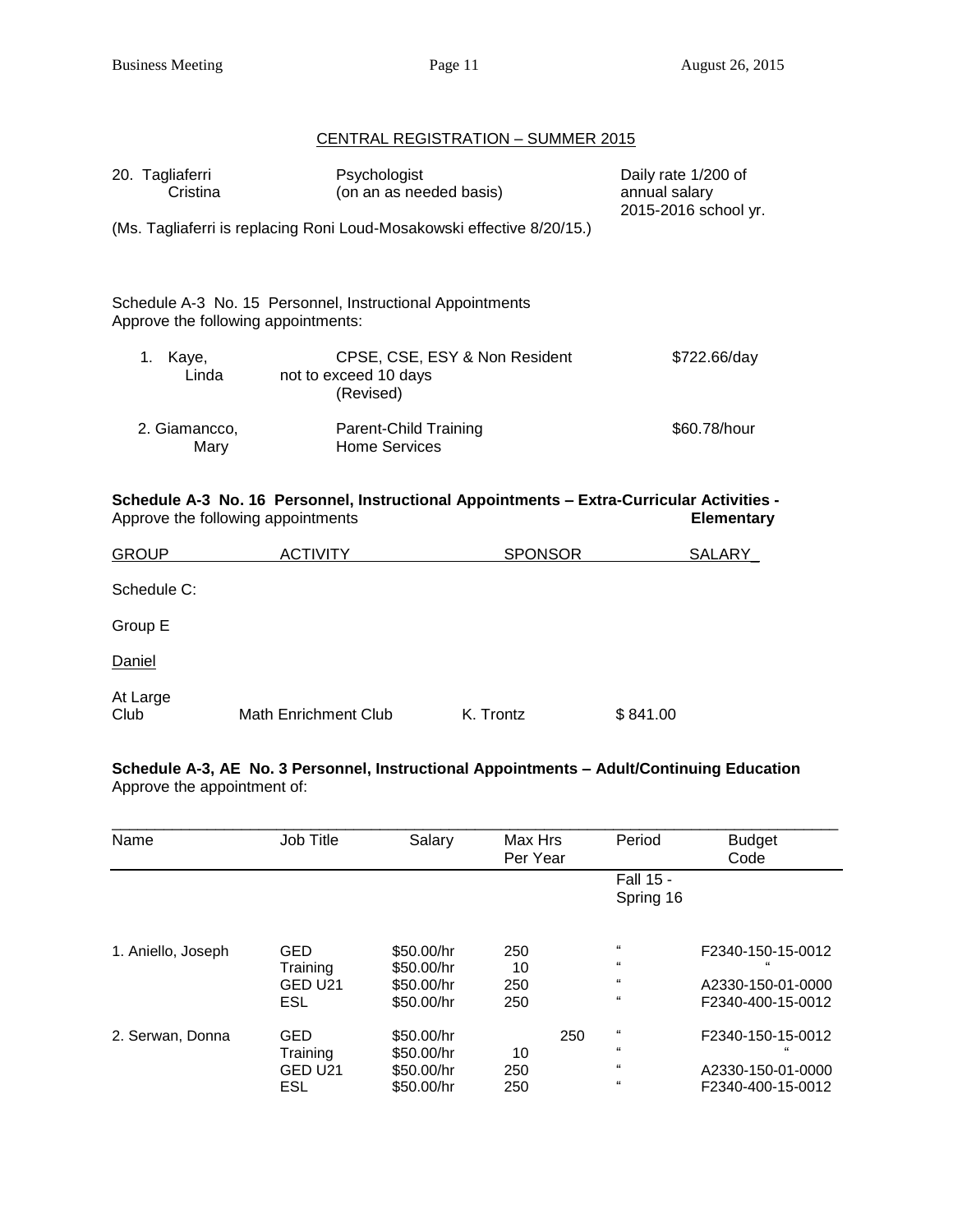| 3. Kathleen Curran | <b>GED SUB</b><br>Training<br>GED U21 SUB<br><b>ESL SUB</b> | \$50.00/hr<br>\$50.00/hr<br>\$50.00/hr<br>\$50.00/hr | 250<br>10<br>250<br>250 | $^{16}$<br>$\epsilon$<br>$^{16}$<br>$^{16}$    | F2340-150-15-0012<br>A2330-150-01-0000<br>F2340-400-15-0012 |
|--------------------|-------------------------------------------------------------|------------------------------------------------------|-------------------------|------------------------------------------------|-------------------------------------------------------------|
| 4. Robert Daulton  | GED/Over 21<br>Training<br>ESL                              | \$50.00/hr<br>\$50.00/hr<br>\$50,00/hr               | 250<br>10<br>250        | 66<br>$\epsilon\epsilon$<br>$\epsilon\epsilon$ | F2340-150-15-0012<br>F2340-400-15-0012                      |

\*classes will run depending upon enrollment

Schedule AS-3 No. 2 Substitute Personnel Appointments Approve the following appointments:

The following name(s) are Permanent Substitute Teachers that are employed for the purpose of coverage of class. These substitutes fill the first absence of the day in the building to which they are assigned. If there are no absences in the assigned building, they are sent to another building that may need coverage. In the event of no absences, the principal will then assign duties to these substitutes. The following Consultant Support Staff Teachers will work with Special Education students.

| <b>NAME</b>            | <b>APPOINTMENT</b>                                                                                                                                                                                                       | <b>PERIOD</b>            | <b>SALARY</b>       |
|------------------------|--------------------------------------------------------------------------------------------------------------------------------------------------------------------------------------------------------------------------|--------------------------|---------------------|
| 1. Daub                | <b>Permanent Substitute</b>                                                                                                                                                                                              | $9/2/15$ thru            | \$115 per           |
| <b>Nicole</b>          | Senior High School                                                                                                                                                                                                       | 6/24/16                  | diem                |
| 2. Larson<br>Christie  | .4 Permanent Substitute<br>Senior High School                                                                                                                                                                            | 9/1/15 thru<br>6/24/16   | \$115 per           |
| 3. Greco<br>Gregory    | .2 Permanent Substitute<br>Senior High School<br>(Mr. Greco is also being appointed as a .8 part time teacher.)                                                                                                          | 9/1/15 thru<br>6/24/16   | \$38.34 per<br>diem |
| 4. Boettcher<br>Ronald | .2 Permanent Substitute<br>Senior High School<br>(Mr. Boettcher was appointed as a .8 part time teacher at the August 5, 2015 meeting.)                                                                                  | $9/1/15$ thru<br>6/24/16 | \$19.17 per<br>diem |
| 5. Boyle<br>James      | .6 Permanent Substitute<br>Senior High School<br>(Mr. Boyle was appointed as a .4 part time teacher at the August 5, 2015 meeting.)                                                                                      | 9/1/15 thru<br>6/24/16   | \$76.68 per<br>diem |
| 6. Scheno<br>Jessica   | .3 Permanent Substitute<br>Senior High School<br>(Ms. Scheno was appointed as a .7 part time teacher at the July 15, 2015 meeting.)                                                                                      | $9/1/15$ thru<br>6/24/16 | \$19.17 per<br>diem |
| 7. Berman<br>Shana     | .8 Consultant Support Staff<br>Senior High School<br>(Ms. Berman was appointed as a CSS at the August 5, 2015 meeting. She is now being approved<br>as a .2 part time teacher and will be a .8 CSS the rest of the day.) | 9/1/15 thru<br>6/24/16   | \$100 per<br>diem   |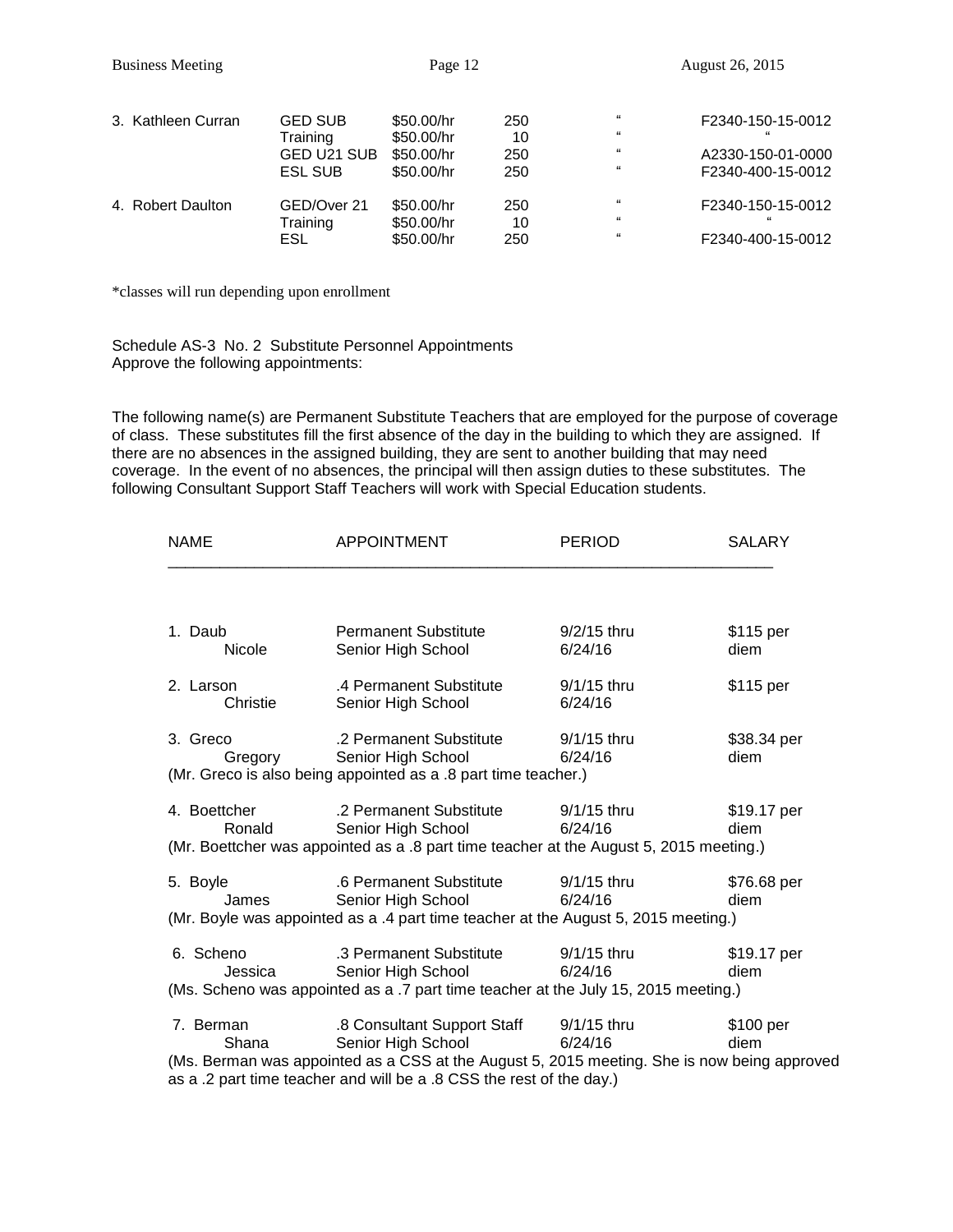| 8. Vrana                                                    | <b>Consultant Support Staff</b>                                                                                                                         | 9/1/15 thru            | \$120 per           |
|-------------------------------------------------------------|---------------------------------------------------------------------------------------------------------------------------------------------------------|------------------------|---------------------|
| Jaclyn                                                      | <b>West Gates Avenue</b>                                                                                                                                | 6/24/16                | diem                |
| 9. Garziano<br>Michelle                                     | .4 Permanent Substitute<br>West Gates Avenue<br>(Ms. Garziano is also being appointed as a .6 part time teacher.)                                       | 9/1/15 thru<br>6/24/16 | \$38.34 per<br>diem |
| 10. Dowd                                                    | <b>Permanent Substitute</b>                                                                                                                             | 9/2/15 thru            | \$115 per           |
| Jordan-Brittany                                             | <b>Daniel Street</b>                                                                                                                                    | 6/24/16                | diem                |
| 11. Davidson                                                | <b>Permanent Substitute</b>                                                                                                                             | 9/2/15 thru            | \$115 per           |
| Kelsey                                                      | <b>Daniel Street</b>                                                                                                                                    | 6/24/16                | diem                |
| 12. Halversen                                               | <b>Permanent Substitute</b>                                                                                                                             | 9/2/15 thru            | \$115 per           |
| Matthew                                                     | Alleghany Avenue                                                                                                                                        | 6/24/16                | diem                |
| 13. Friedlander                                             | <b>Consultant Support Staff</b>                                                                                                                         | 9/1/15 thru            | \$120 per           |
| <b>Nicole</b>                                               | Alleghany Avenue                                                                                                                                        | 6/24/16                | diem                |
| 14. Guardino                                                | <b>Permanent Substitute</b>                                                                                                                             | 9/1/15 thru            | \$115 per           |
| Gabriela                                                    | Alleghany Avenue                                                                                                                                        | 6/24/16                | diem                |
| 15. Esbin                                                   | <b>Permanent Substitute</b>                                                                                                                             | $9/2/15$ thru          | \$115 per           |
| Kristin                                                     | Alleghany Avenue                                                                                                                                        | 6/24/16                | diem                |
| 16. Sertzoglou                                              | <b>Permanent Substitute</b>                                                                                                                             | 9/2/15 thru            | \$115 per           |
| Patricia                                                    | Alleghany Avenue                                                                                                                                        | 6/24/16                | diem                |
| 17. Bolina<br>Amanda<br>now being moved to Harding Avenue.) | <b>Consultant Support Staff</b><br><b>Harding Avenue</b><br>(Ms. Bolina was approved as a CSS at the Middle School at the August 5, 2015 meeting and is | 9/1/15 thru<br>6/24/16 | \$120 per<br>diem   |
| 18. Doherty                                                 | <b>Consultant Support Staff</b>                                                                                                                         | 9/1/15 thru            | \$120 per           |
| Cassandra                                                   | <b>Harding Avenue</b>                                                                                                                                   | 6/24/16                | diem                |
| 19. Quednau                                                 | <b>Permanent Substitute</b>                                                                                                                             | 9/2/15 thru            | \$115 per           |
| Douglas                                                     | Middle School                                                                                                                                           | 6/24/16                | diem                |
| 20. Shik                                                    | <b>Permanent Substitute</b>                                                                                                                             | 9/2/15 thru            | \$115 per           |
| Irene                                                       | <b>Harding Avenue</b>                                                                                                                                   | 6/24/16                | diem                |
| 21. Ryan                                                    | <b>Permanent Substitute</b>                                                                                                                             | 9/2/15 thru            | \$115 per           |
| David                                                       | Senior High School                                                                                                                                      | 6/24/16                | diem                |
| 22. Russo                                                   | <b>Permanent Substitute</b>                                                                                                                             | $9/2/15$ thru          | \$115 per           |
| Shari                                                       | <b>Harding Avenue</b>                                                                                                                                   | 6/24/16                | diem                |

Harding Avenue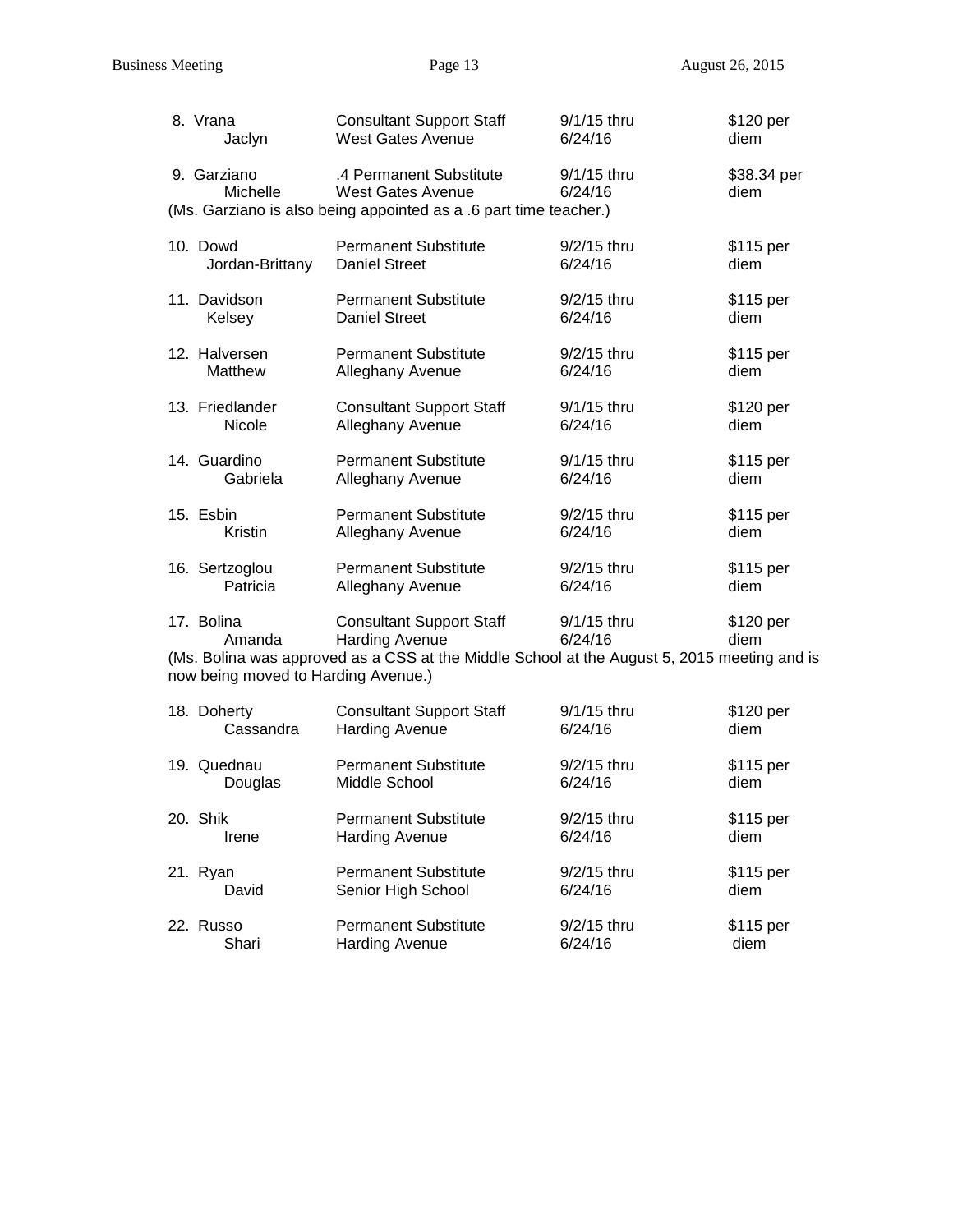#### **Schedule B-1 No. PT-3 Non-Instructional Personnel – Resignations or Terminations** Accepts the resignations of the following individuals:

|                                                                  | NAME/ POSITION                                                                                                                      | <b>REASON</b> |                | EFFECTIVE DATE |  |
|------------------------------------------------------------------|-------------------------------------------------------------------------------------------------------------------------------------|---------------|----------------|----------------|--|
|                                                                  | 1. Todd Beispiel<br><b>Support Staff</b><br>Middle School                                                                           | Resignation   |                | 6/30/15        |  |
|                                                                  | Mr. Beispiel has worked for the district since October 17, 2013.                                                                    |               |                |                |  |
|                                                                  | 2. Abby Burkhalter<br><b>School Monitor</b><br><b>Daniel Street</b>                                                                 | Resignation   |                | 6/30/15        |  |
|                                                                  | Ms. Burkhalter has worked for the district since July 1, 2004.                                                                      |               |                |                |  |
|                                                                  | 3. Jane Niederhausen<br><b>Support Staff</b><br><b>Daniel Street</b>                                                                | Resignation   |                | 6/30/15        |  |
| Ms. Niederhausen has worked for the district since July 1, 2003. |                                                                                                                                     |               |                |                |  |
|                                                                  | 4. Barbara Rivera<br><b>School Monitor</b><br>Middle School                                                                         | Resignation   |                | 6/30/15        |  |
|                                                                  | Ms. Rivera has worked for the district since July 1, 2013                                                                           |               |                |                |  |
|                                                                  | Schedule B-2 No. 1 Non-Instructional Personnel - Leave of Absence<br>Approves the leave of absence of the following individuals:    |               |                |                |  |
|                                                                  | NAME/POSITION                                                                                                                       | <b>FROM</b>   | TO             | <b>REASON</b>  |  |
|                                                                  | 1. George Sophocleous<br>CWI<br>Middle School                                                                                       | 7/27/15       | Intermittently | <b>FMLA</b>    |  |
|                                                                  | Schedule B-2 No. PT-1 Non-Instructional Personnel - Leave of Absence<br>Approves the leave of absence of the following individuals: |               |                |                |  |
|                                                                  | 1. Lori Zorn<br><b>Support Staff</b><br><b>West Gates</b>                                                                           | 9/01/15       | 3/1/16         | Personal       |  |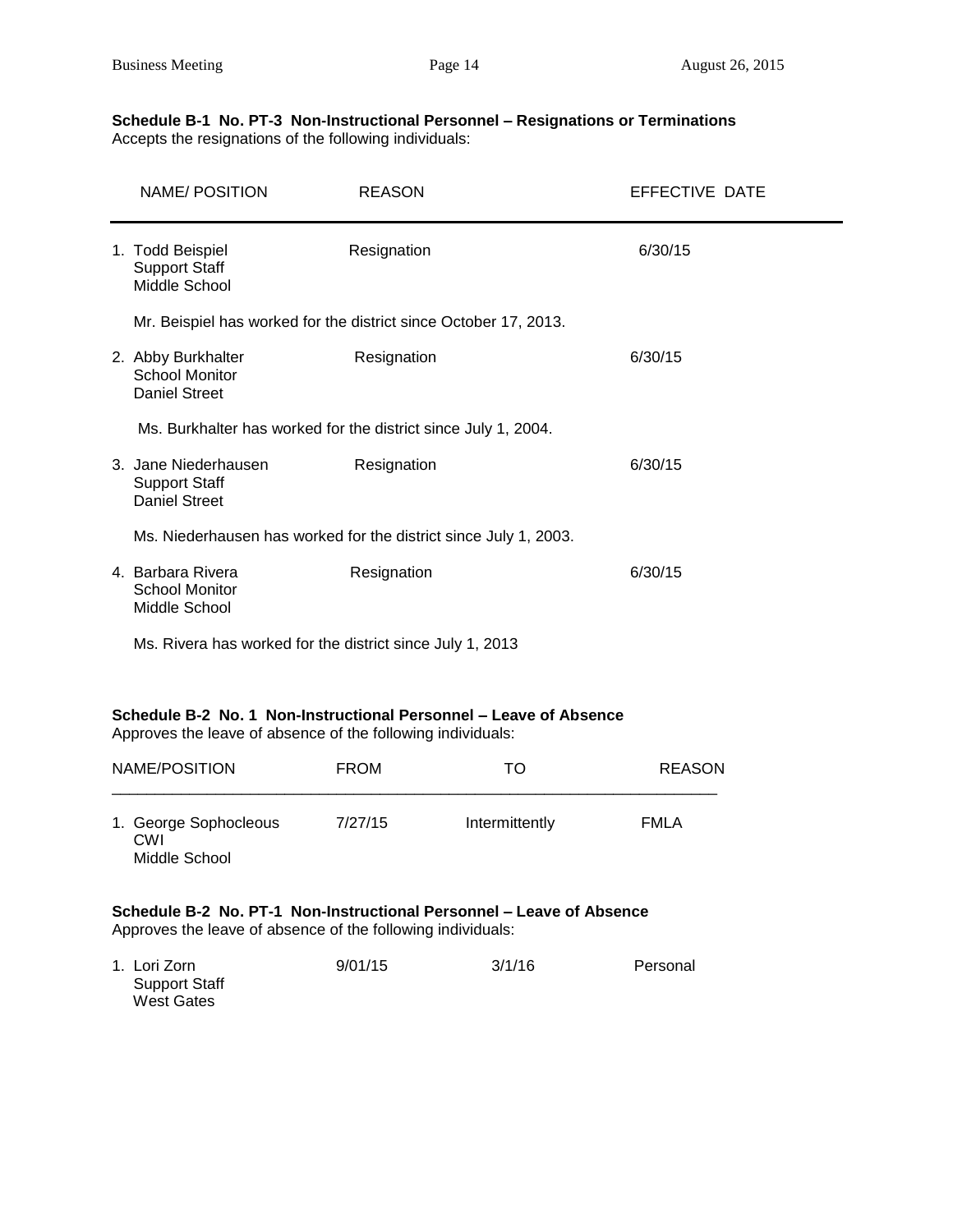## **Schedule B-3 No. 3 Non-Instructional Personnel Appointments**

Approve the appointment of the following individuals:

|                                                                                                                                                                             | <b>NAME</b>                                                    | EMPLOYMENT | <b>SALARY</b> | EFFECTIVE<br><b>DATE</b> |
|-----------------------------------------------------------------------------------------------------------------------------------------------------------------------------|----------------------------------------------------------------|------------|---------------|--------------------------|
|                                                                                                                                                                             | 1. Mardella Edwards<br>Sr. Clerk Typist<br>Admin -Spec Ed Dept | 12 Months  |               | 6/29/15                  |
| Ms. Edwards was previously appointed on SCHEDULE (14-15) - B-3, NO. 22<br>NONINSTRUCTIONAL PERSONNEL APPOINTMENTS as contingent. This is now<br>a probationary appointment. |                                                                |            |               |                          |
|                                                                                                                                                                             | 2. Kim Doner<br><b>Account Clerk</b><br>Admin – Spec Ed Dept   | 12 Months  |               | 5/6/15                   |
| Ms. Doner was previously appointed on SCHEDULE (14-15) - B-3, NO. 19<br>NONINSTRUCTIONAL PERSONNEL APPOINTMENTS as contingent. This is now<br>a probationary appointment.   |                                                                |            |               |                          |

## **Schedule B-3 No. PT-2 Non-Instructional Appointments – Part-Time**

Approve the appointment of the following individuals:

| <b>NAME</b>                                                              | <b>POSITION</b>      | <b>HOURLY</b><br><b>RATE</b> | HOURS/<br>DAY.    | <b>EFFECTIVE</b><br><b>DATE</b> |
|--------------------------------------------------------------------------|----------------------|------------------------------|-------------------|---------------------------------|
| 1. Deanna Vita<br>Special Ed Aide (NI-12)<br>Harding Ave                 | <b>Support Staff</b> | \$9.50/hr                    | 6 hrs/day         | 9/2/15                          |
| Ms. Vita is replacing Caroline Garvey who has resigned.                  |                      |                              |                   |                                 |
| 2. Joanne Schomburg<br>Security Monitor (#NI-13)<br><b>Harding Ave</b>   | School Monitor       | \$9.40/hr                    | 3 hrs 35 min./day | 9/2/15                          |
| Ms. Schomburg is replacing Kathleen Scott who has resigned.              |                      |                              |                   |                                 |
| 3. Cheryl Marckesano<br>Special Ed Aide (#NI-14)<br>William Rall         | <b>Support Staff</b> | \$9.50/hr                    | 5 hrs/day         | 9/2/15                          |
| Ms. Markesano is filling a new position as per students IEP.             |                      |                              |                   |                                 |
| 4. Josephine Baltunis<br>Special Education Aide (#NI-14)<br>William Rall | Support Staff        | \$9.50/hr                    | 5.5 hrs/day       | 9/2/15                          |

Ms. Baltunis is filling a new position as per students 504.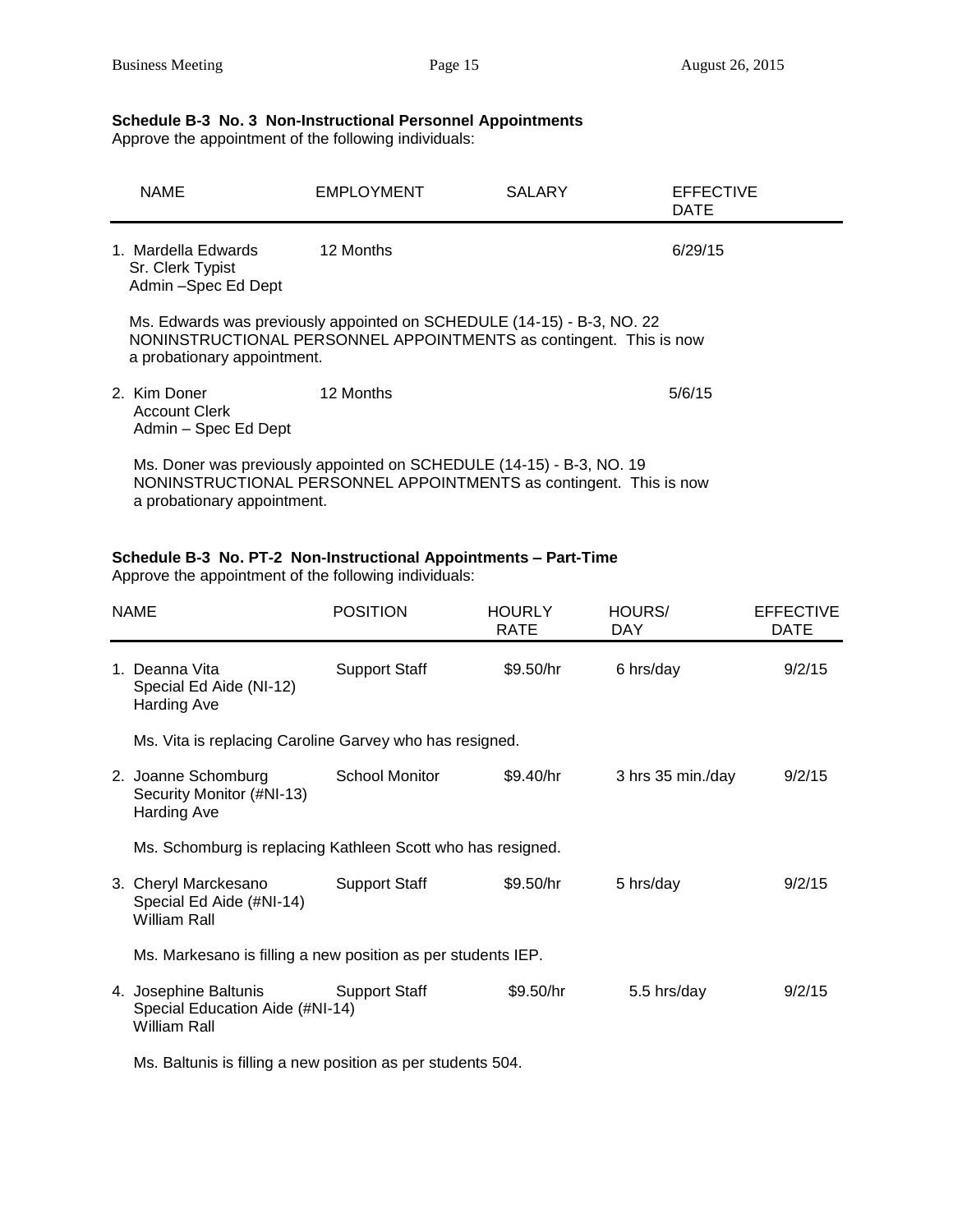| 5. Kelly Ricotta<br>Special Education Aide (#NI-14)<br><b>William Rall</b>                     | <b>Support Staff</b> | \$9.50/hr  | 5 hrs/day               | 9/2/15 |
|------------------------------------------------------------------------------------------------|----------------------|------------|-------------------------|--------|
| Ms. Ricotta is filling a new position as per students IEP.<br>(Pending fingerprint clearance.) |                      |            |                         |        |
| 6. Eileen Ryan Perednia<br>Special Education Aide (#NI-14)<br><b>William Rall</b>              | <b>Support Staff</b> | \$9.50/hr  | $6\frac{1}{2}$ hrs/day  | 9/2/15 |
| Ms. Perednia is filling a new position as per students IEP.                                    |                      |            |                         |        |
| 7. Mary Cuffaro<br>PT Clerk (#NI-16)<br><b>William Rall</b>                                    | <b>Support Staff</b> | \$9.50/hr  | 17 $\frac{1}{2}$ hrs/wk | 9/2/15 |
| Mary Cuffaro is replacing Marlene Farinella who has retired.                                   |                      |            |                         |        |
| 8. Susan Redka<br>Cafeteria Monitor (#NI-4)<br>Alleghany Ave                                   | School Monitor       | \$14.10/hr | 3 hrs/day               | 9/2/15 |
| Ms. Redka is transferring from a School Teacher Aide to a School Monitor.                      |                      |            |                         |        |
| 9. Eugenia Sailor<br>Special Education Aide (#NI-3)<br>Alleghany Ave                           | <b>Support Staff</b> | \$9.50/hr  | 6 hrs/day               | 9/2/15 |
| Ms. Sailor is filling a new position as per students IEP.                                      |                      |            |                         |        |
| 10. Joanne Frank<br>Special Education Aide (#NI-3)<br>Alleghany Ave                            | <b>Support Staff</b> | \$9.50/hr  | 5 $\frac{1}{2}$ hrs/day | 9/2/15 |
| Ms. Frank is filling a new position as per students IEP.                                       |                      |            |                         |        |
| 11. Joan Cusack<br>PT Clerk (#NI-9)<br>Middle School                                           | <b>Support Staff</b> | \$9.50/hr  | 17 $\frac{1}{2}$ hrs/wk | 9/2/15 |
| Ms. Cusack is replacing Diane Stravato who has resigned.                                       |                      |            |                         |        |
| 12. Trisha Vacchiano<br>School Teacher Aide (#NI-10)<br>Middle School                          | <b>Support Staff</b> | \$9.50/hr  | 4 hrs/day               | 9/2/15 |
| Ms. Vacchiano is replacing Pat Perez who has resigned.                                         |                      |            |                         |        |
| 13. Gail Gamrat<br>School Teacher Aide (#NI-10)<br>Middle School                               | <b>Support Staff</b> | \$9.50/hr  | 4 hrs/day               | 9/2/15 |

Ms. Gamrat is replacing Camille Caramanica who has resigned.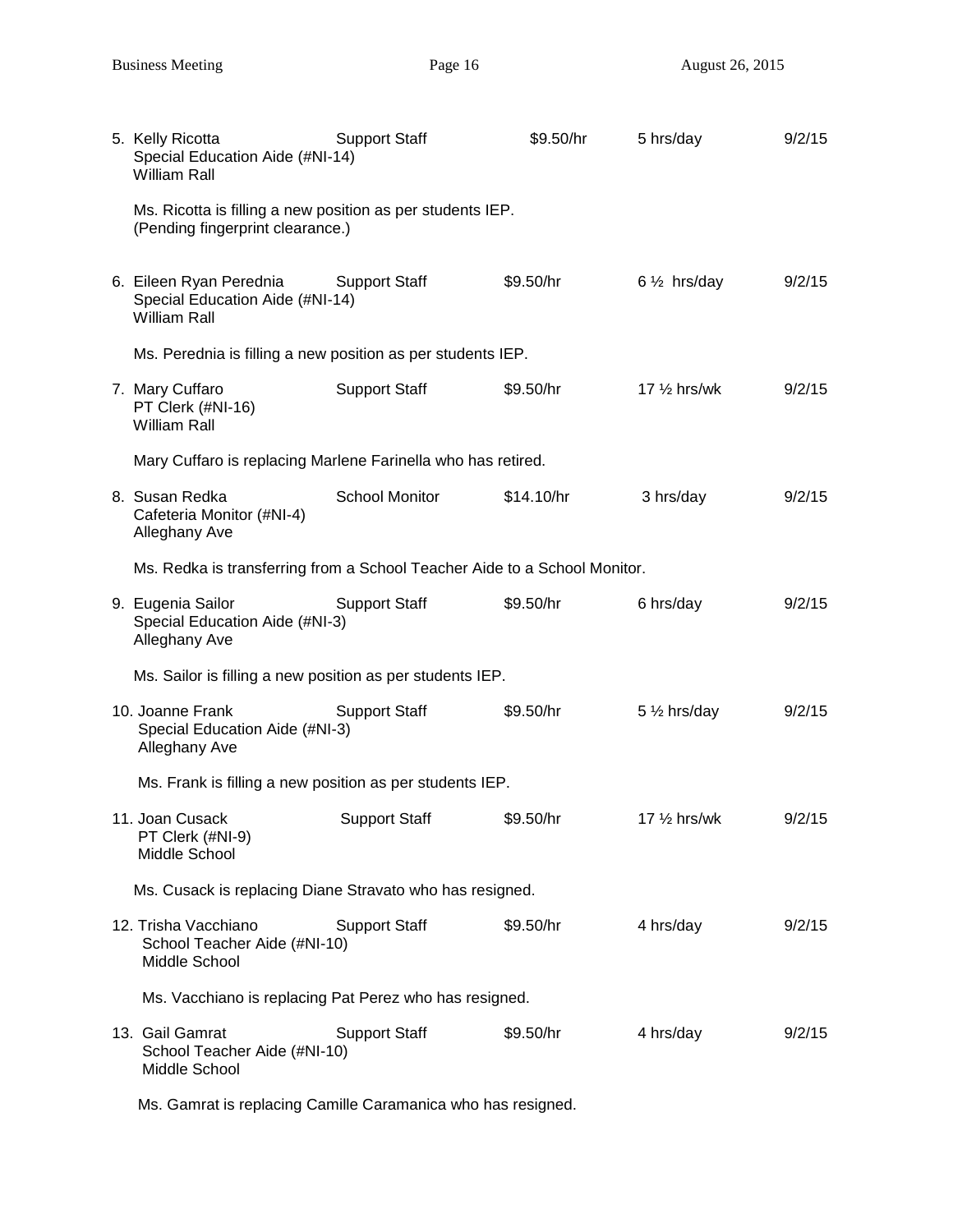| 14. Alicia Cacace<br>Pt Clerk Typist (#NI-1)<br>Senior High School                         | <b>Support Staff</b>  | \$11.50/hr | $17\frac{1}{2}$ hrs/wk | 9/2/15 |
|--------------------------------------------------------------------------------------------|-----------------------|------------|------------------------|--------|
| Ms. Cacace is replacing Diane Cullen who has resigned.<br>(Pending fingerprint clearance.) |                       |            |                        |        |
| 15. Kathryn Fitzpatrick<br><b>Special Education Aide</b><br>Senior High School             | <b>Support Staff</b>  | \$11.30/hr | 7 hrs/day              | 9/2/15 |
| Ms. Fitzpatrick's hours are being decreased from 8 1/2 hrs/day to 7 hrs/day.               |                       |            |                        |        |
| 16. Dawn Poliviou<br><b>Special Education Aide</b><br>Senior High School                   | <b>Support Staff</b>  | \$15.40/hr | 7 hrs/day              | 9/2/15 |
| Ms. Poliviou's hours are being decreased from 8 1/2 hrs/day to 7 hrs/day.                  |                       |            |                        |        |
| 17. Jacqueline Coiro<br><b>Special Education Aide</b><br>Senior High School.               | <b>Support Staff</b>  | \$16.05/hr | 7 hrs/day              | 9/2/15 |
| Ms. Coiro's hours are being decreased from $8\frac{1}{2}$ hrs/day to 7 hrs/day.            |                       |            |                        |        |
| 18. Laurie Dick<br><b>Special Education Aide</b><br>Senior High School                     | <b>Support Staff</b>  | \$16.05/hr | 7 hrs/day              | 9/2/15 |
| Ms. Dick's hours are being increased from 6 hrs/day to 7 hrs/day as per students IEP.      |                       |            |                        |        |
| 19. Victoria Layton<br><b>Special Education Aide</b><br>Senior High School                 | <b>Support Staff</b>  | \$11.20/hr | 7 hrs/day              | 9/2/15 |
| Ms. Layton's hours are being increased from 4 hrs /day to 7 hrs/day as per students IEP.   |                       |            |                        |        |
| 20. Dawn Vozzo<br>Special Education Aide (#NI-21)<br><b>West Gates School</b>              | <b>Support Staff</b>  | \$10.50/hr | 5 1/2 hrs/day          | 9/2/15 |
| Ms. Vozzo is transferring from the Senior High School to West Gates School.                |                       |            |                        |        |
| 21. Janet Longmuir<br>Special Education Aide (#NI-21)<br><b>West Gates School</b>          | <b>Support Staff</b>  | \$9.50/hr  | $5\frac{1}{2}$ hrs/day | 9/2/15 |
| Ms. Longmuir is filling a new position as per students 504.                                |                       |            |                        |        |
| 22. Anna Benetos<br>Security Monitor (#NI-20)<br><b>West Gates School</b>                  | <b>School Monitor</b> | \$9.40/hr  | 3 hrs 50 min/day       | 9/2/15 |

Ms. Benetos is replacing Jane Cerniglia who has resigned.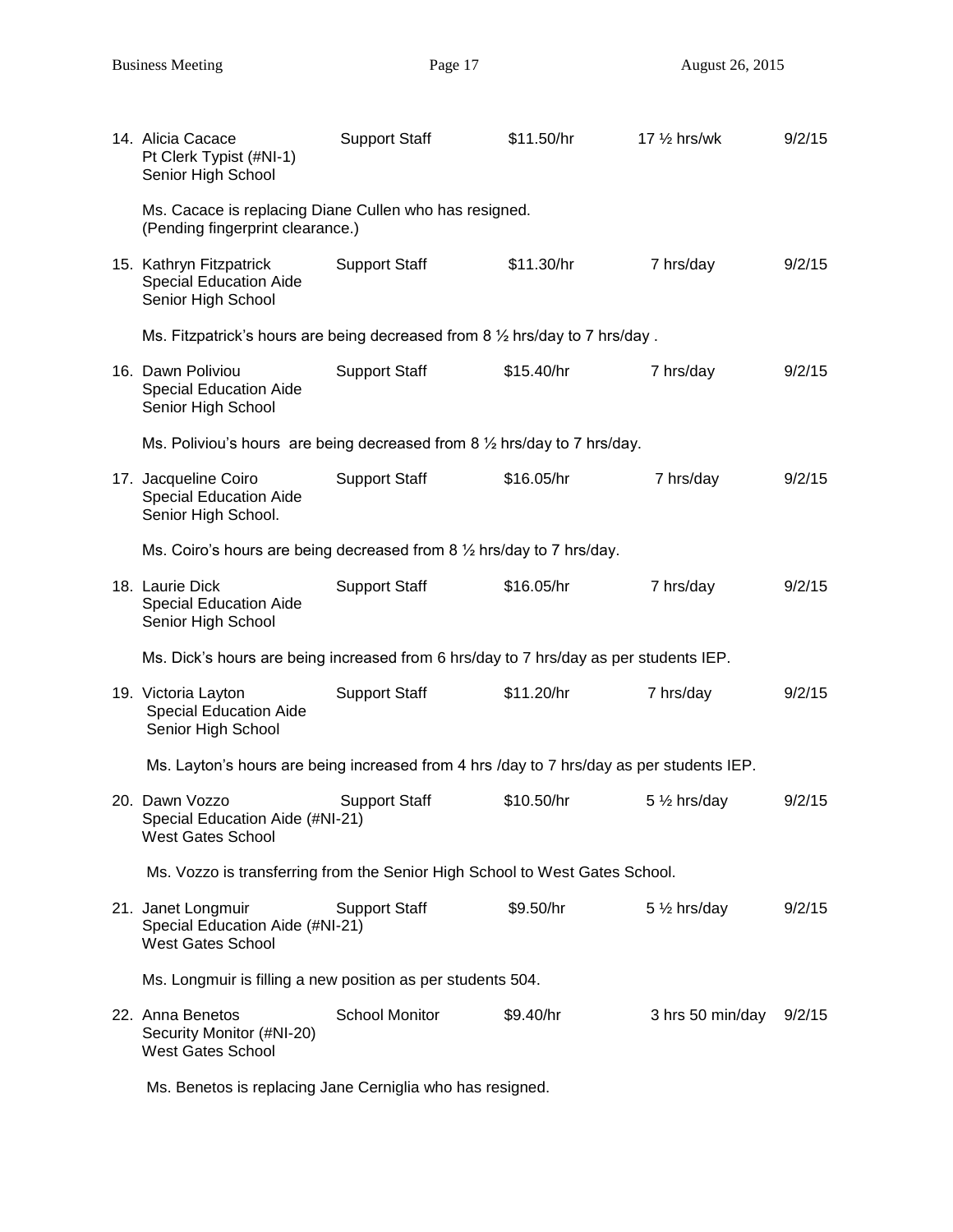Ms. Colarossi is filling a new position for an additional ENL classroom.

#### **Schedule B-3 No. S-3 Non-Instructional Appointments, Substitute Personnel** Approve the appointment of the following individuals:

Laura Suer

West Gates School

The above named person(s) are on the substitute nurse list and are called in to substitute when we need nurse coverage.

| Maria Gordon      | Heidi Rever   |
|-------------------|---------------|
| Tina Greene       | Denise Sagona |
| Josephine Glennon | Janet Scholl  |
| Daisha Parks      |               |

The above named person(s) are on the substitute school monitor and/or clerical lists and are called in to substitute for the absences of the day.

#### Diane Cullen Alicia CaCace

The above named person(s) are on the substitute clerical list effective 8/13/15 at the rate of \$9.05 per hour.

Lara Abenanti

The above named person(s) are Per Diem Lifeguards effective 7/6/15. They are paid as follows: \$10 per period during school hours and \$10 per hour when school is not in session.

The above appointments are contingent upon New York State fingerprint clearance pursuant to Project SAVE.

### **Schedule D No. 10**

That the Board of Education accepts all recommendations of the CSE and CPSE as listed:

| February 27, 2015 – CPSE | March 23, 2015 – CSE  |
|--------------------------|-----------------------|
| February 27, 2015 - CSE  | March 24, 2015 – CSE  |
| March 3, 2015 – MS CSE   | March 25, 2015 – CSE  |
| March 16, 2015 – CPSE    | March 26, 2015 - CPSE |
| March 17, 2015 – CSE     | March 26, 2015 – CSE  |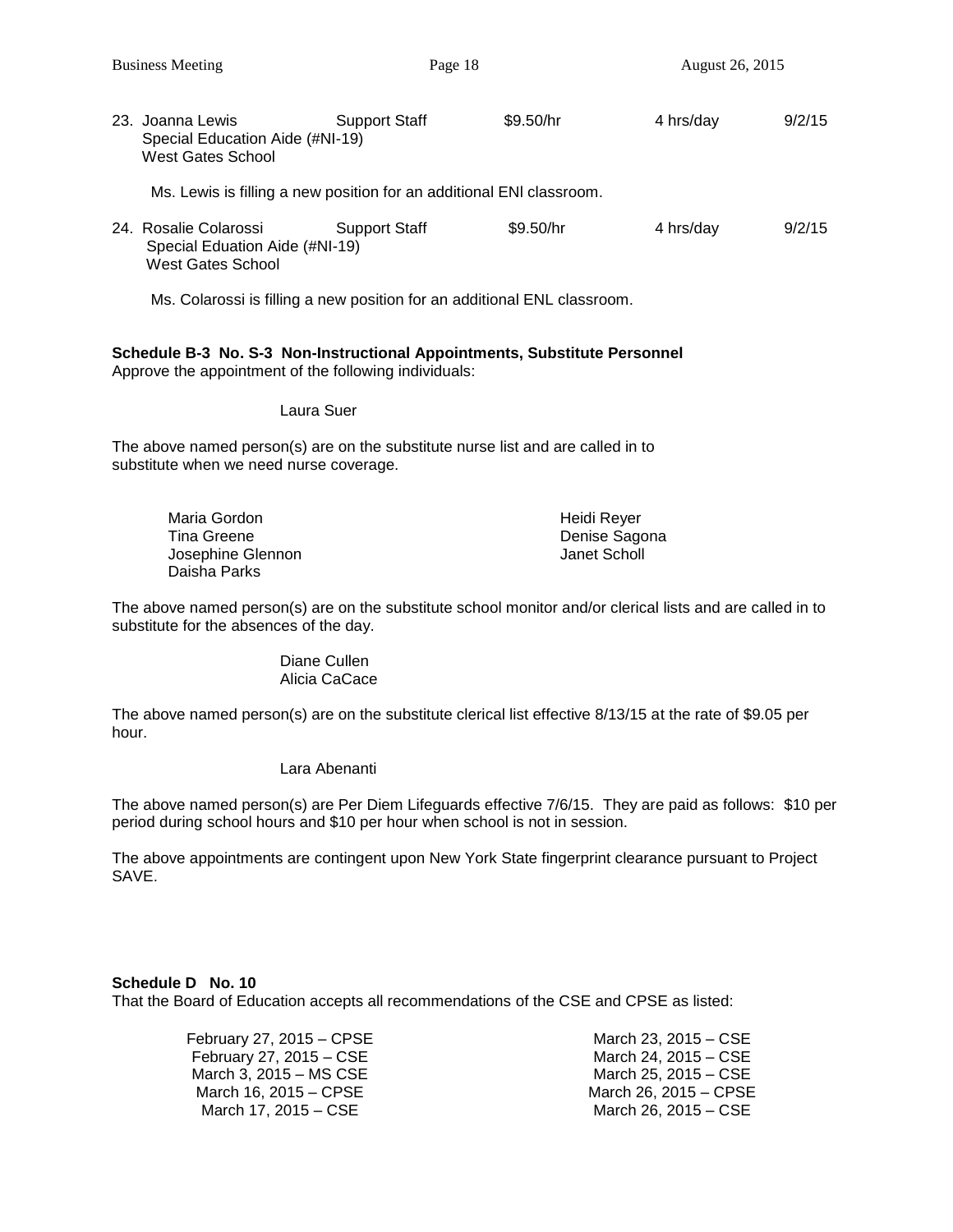March 26, 2015 – SHS CSE March 27, 2015 – CSE March 30, 2015 – CSE March 31, 2015 – CSE April 1, 2015 – CPSE April 1, 2015 – CSE April 2, 2015 – CSE April 13, 2015 – CSE April 20, 2015 – CPSE April 20, 2015 – CSE April 21, 2015 – MS CSE April 22, 2015 – CPSE April 24, 2015 – SHS CSE April 27, 2015 – MS CSE April 28, 2015 – CSE April 28, 2015 – MS CSE April 29, 2015 – CPSE April 29, 2015 CSE April 30, 2015 – CSE May 4, 2015 – CPSE May 4, 2015 – CSE May 4, 2015 – MS CSE May 4, 2015 – SHS CSE May 5, 2015 – CPSE May 5, 2015 – CSE May 5, 2015 – MS CSE May 5, 2015 – SHS CSE May 6, 2015 – CPSE May 6, 2015 – CSE May 6, 2015 – MS CSE May 6, 2015 – SHS CSE May 7, 2015 – CPSE May 7, 2015 – CSE May 7, 2015 – OD CSE May 8, 2015 – MS CSE May 11, 2015 – CSE May 11, 2015 – MS CSE May 12, 2015 – CSE May 12, 2015 – MS CSE May 12, 2015 – SHS CSE May 13, 2015 – CPSE May 13, 2015 – CSE May 13, 2015 – MS CSE May 14, 2015 – CSE May 18, 2015 – MS CSE May 19, 2015 – CPSE May 19, 2015 – CSE May 19, 2015 – MS CSE May 20, 2015 – CPSE May 20, 2015 – CSE May 21, 2015 – CSE May 21, 2015 – SHS CSE

May 26, 2015 – CSE May 26, 2015 – MS CSE May 26, 2015 – SHS CSE May 27, 2015 – CSE May 29, 2015 – CSE June 1, 2015 – CPSE June 1, 2015 – CSE June 1, 2015 – MS CSE June 1, 2015 – OD CSE June 2, 2015 – CSE June 3, 2015 – CPSE June 3, 2015 – CSE June 4, 2015 – CSE June 5, 2015 – CSE June 5, 2015 – SHS CSE June 8, 2015 – CSE June 8, 2015 – MS CSE June 9, 2015 – MS CSE June 10, 2015 – CPSE June 10, 2015 – CSE June 10, 2015 – MS CSE June 10, 2015 – SHS CSE June 11, 2015 – CSE June 11, 2015 – SHS CSE June 12, 2015 – CSE June 15, 2015 – CSE June 15, 2015 – MS CSE June 15, 2015 – SHS CSE June 16, 2015 – CSE June 17, 2015 – CSE June 17, 2015 – OD CSE June 19, 2015 – CSE June 19, 2015 – MS CSE June 22, 2015 – CSE June 22, 2015 – MS CSE June 23, 2015 – CPSE June 23, 2015 – CSE June 23, 2015 – MS CSE June 23, 2015 – SHS CSE June 24, 2015 – CSE June 24, 2015 – MS CSE June 25, 2015 – CPSE June 25, 2015 – CSE June 25, 2015 – MS CSE June 25, 2015 – SHS CSE June 26, 2015 – MS CSE July 21, 2015 – CPSE July 21, 2015 – CSE July 28, 2015 – OD CSE July 31, 2015 – OD CSE August 7, 2015 – CSE August 12, 2015 – SHS CSE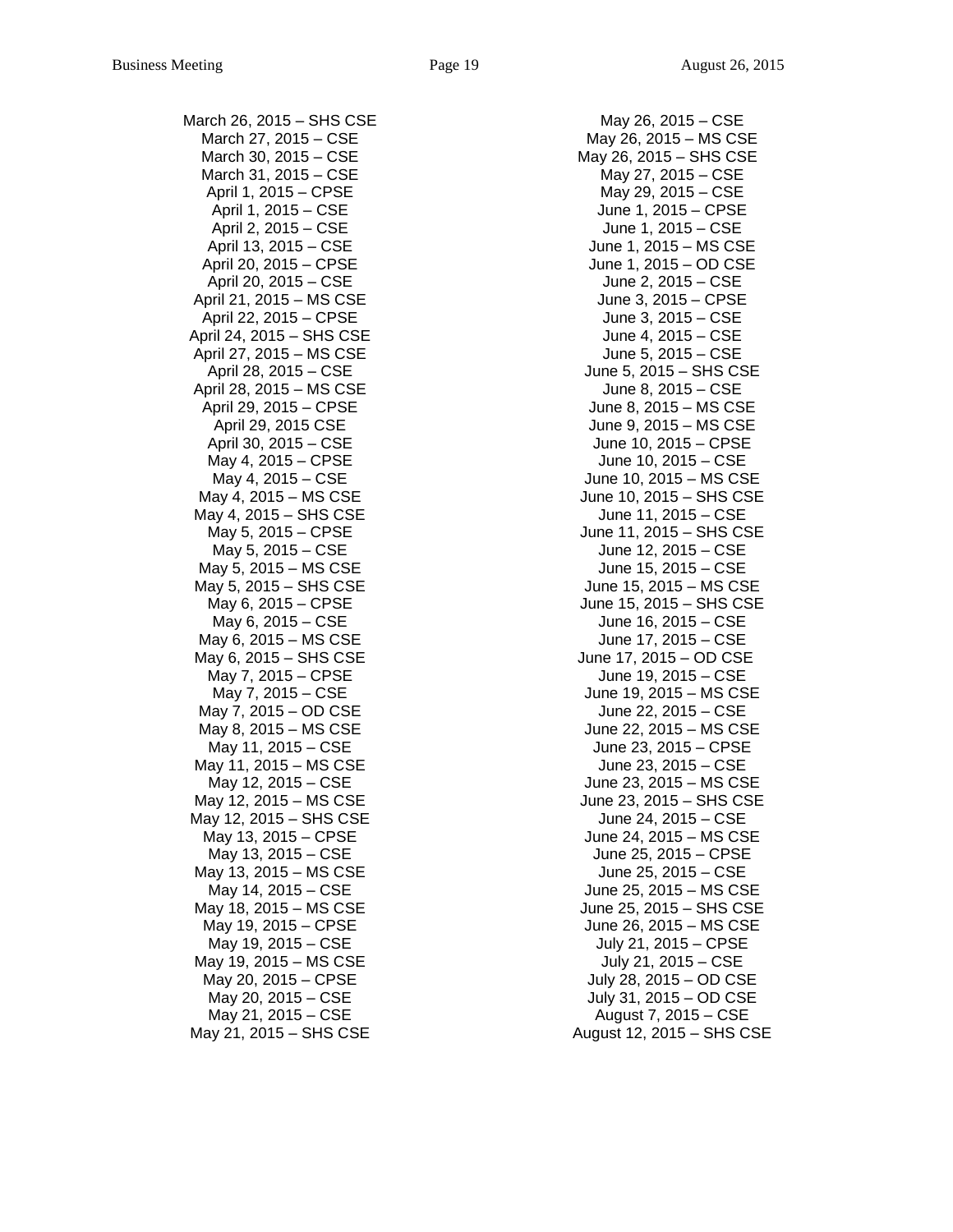| Schedule G No. 4 Approval of Bids<br>Accepts the Bid of: |                        |             |
|----------------------------------------------------------|------------------------|-------------|
| Kitchen Equipment Repair Bid 2015-16                     | <b>Service Masters</b> | \$10,000.00 |
| Schedule G No. 5 Approval of Bids<br>Accepts the Bid of: |                        |             |
| Food Service Equipment 2015-16 Middle School             | Sam Tell & Sons        | \$93,363.72 |
| Schedule G No. 6 Approval of Bids<br>Accepts the Bid of: |                        |             |
| Piano Tuning Repair RFP #15-03                           | Gennaro Piano, Inc.    | \$80/Tuning |

#### **Schedule OA/C No. 6 Outside Agencies/Consultants**

Approve appointments of:

| <b>NAME</b>             | <b>SUBJECT</b>                                                                                 | <b>SALARY</b> |
|-------------------------|------------------------------------------------------------------------------------------------|---------------|
|                         | OWL FALL 2015 PROGRAM                                                                          |               |
| 1.                      | Instructor<br>Spanish for Educators<br>45 ours, 3 inservice credits                            | \$2,925.00    |
| 2.                      | OWL website maintenance<br>July 1, 2015 through June 30, 2016<br>8 hours max@ \$60.00 per hour | 480.00        |
|                         | PROFESSIONAL DEVELOPMENT                                                                       |               |
| 3. Marilyn Friend, Inc. | 2015-2016 school year<br>(Paid for through Title II Grant)                                     | \$20,000.00   |

## **Schedule ST/I No. 2 Student Teachers/Interns/Observers**

Approve appointments of the following:

| <b>NAME</b> |                         | <b>COLLEGE</b>          | <b>SCHOOL</b>                          | SUBJECT/GRADE                                                           |
|-------------|-------------------------|-------------------------|----------------------------------------|-------------------------------------------------------------------------|
|             | 1. Green<br>Shanice     | <b>SUNY</b><br>Cortland | Albany Ave.<br>Student teacher         | Grade $1 - 9/8 - 0/23/15$<br>Grade 4-10/26-12/23/15                     |
|             | 2. Montgomery<br>Sarah  | C. W. Post              | Albany Ave.<br>Student teacher         | $K - 9/8 - 10/30/15$<br>Grade 1 - 11/22 - 12/18/15                      |
|             | 3. McNicholas<br>Meghan | St. Joseph's<br>College | Albany Ave.<br><b>Student Observer</b> | Grade 1 & Kindergarten<br>One morning per week<br>starting in September |
|             | 4. Belspell<br>Todd     | Adelphi<br>University   | Albany Ave.<br><b>Student Observer</b> | <b>Physical Education</b><br>Fall - 7 weeks                             |